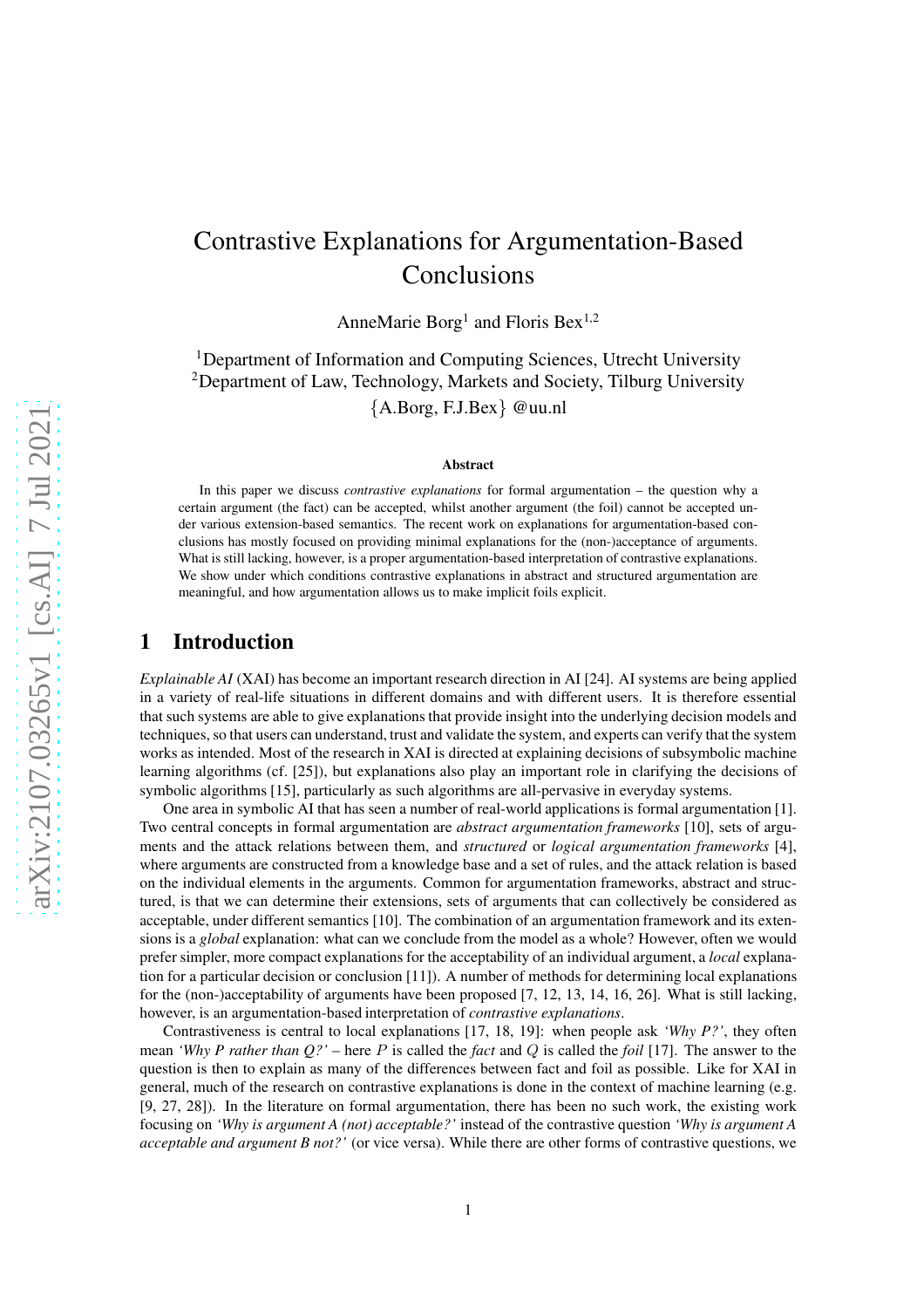choose this one since it is intuitive, allows for a variety of foils and it can be interesting for both expert and lay users of an argumentation-based application.

To study contrastive explanations for argumentation-based conclusions, we extend the basic framework from [\[7\]](#page-14-3). With that framework, explanations for accepted and non-accepted arguments or formulas can be formulated in a variety of ways, e.g., by only returning necessary or sufficient arguments [\[8\]](#page-14-12). The main idea of the introduced contrastive explanations is that these return the common elements of the basic acceptance explanation of the fact and the basic non-acceptance explanation of the foil (or vice versa). By taking into account the foil, the explanation is tailored towards a specific explanation direction and other possible explanations that are not relevant for this direction are not included. We show that in almost all situations these explanations are meaningful, i.e., that such common elements exist. Moreover, in the context of a real-life application at the Dutch National Police, we show that contrastive explanations can be smaller than the basic explanations, by requesting an explanation for a specific exception to a rule rather than all possible exceptions. Additionally we show that, due to the explicit notion of conflict within argumentation, we can provide contrastive explanations when the foil is not explicitly known. This is an advantage of formal argumentation, since determining the foil is a challenge for an AI system.

The paper is structured as follows: we briefly discuss some directly related work and then recall abstract argumentation as introduced in [\[10\]](#page-14-1). Then, in Section [4,](#page-3-0) the framework from [\[7\]](#page-14-3) is recalled and some new results for acceptance and non-acceptance explanations are shown. In Section [5](#page-6-0) contrastive explanations are introduced and it is shown how, in formal argumentation, the foil can be determined when it is not explicitly stated. In Section [6](#page-8-0) the introduced contrastive explanations are applied to ASPIC<sup>+</sup> [\[23\]](#page-15-5) and in Section [7](#page-12-0) a real-life application is discussed. We conclude in Section [8.](#page-13-2)

# 2 Related Work

XAI has been investigated in many directions, for a variety of approaches to AI, including formal argumentation. As mentioned in the introduction, we are interested in *contrastive local explanations for conclusions derived from formal argumentation*, where the idea is that the proposed method can be applied to any Dung-style argumentation framework to generate contrastive explanations. While contrastive explanations for learning-based decisions have been investigated extensively (see [\[27\]](#page-15-3) for a recent overview), there are no results on contrastive explanations for argumentation-based conclusions.

In the direction of local explanations for argumentation-based conclusions some research already exists. For example, [\[14\]](#page-14-6) introduce explanations for claims as triples of sets of dialectical trees for abstract argumentation and DeLP and Fan and Toni introduced explanations as dispute trees for accepted arguments in abstract argumentation and ABA in [\[12\]](#page-14-4) and for non-accepted arguments in abstract argumentation in [\[13\]](#page-14-5). Even more recently, explanation semantics, where accepted arguments are labeled with sets of explanation arguments, were introduced in [\[16\]](#page-14-7) and explanations for non-accepted arguments as minimal subframeworks are studied in [\[20,](#page-14-13) [26\]](#page-15-2).

For this paper, we take the framework from [\[7\]](#page-14-3), as it is the only one that allows for acceptance and nonacceptance explanations in terms of sets of arguments. While acceptance and non-acceptance is necessary when defining contrastive explanations (see Section [5\)](#page-6-0), explanations in terms of sets of arguments make it easier to process the explanations. Additionally, unlike the other frameworks, the explanations from [\[7\]](#page-14-3) make it possible to present explanations derived from a structured setting in terms of elements of arguments (e.g., premises or rules), rather than full arguments. Therefore, to the best of our knowledge, this is the first research on *contrastive* local explanations for conclusions derived from either abstract or structured formal argumentation.

# 3 Preliminaries

In this paper we focus on explanations for conclusions that can be derived from Dung-style argumentation frameworks. Due to space restrictions this section is very compact, see, e.g., [\[10\]](#page-14-1) for a more gentle introduction.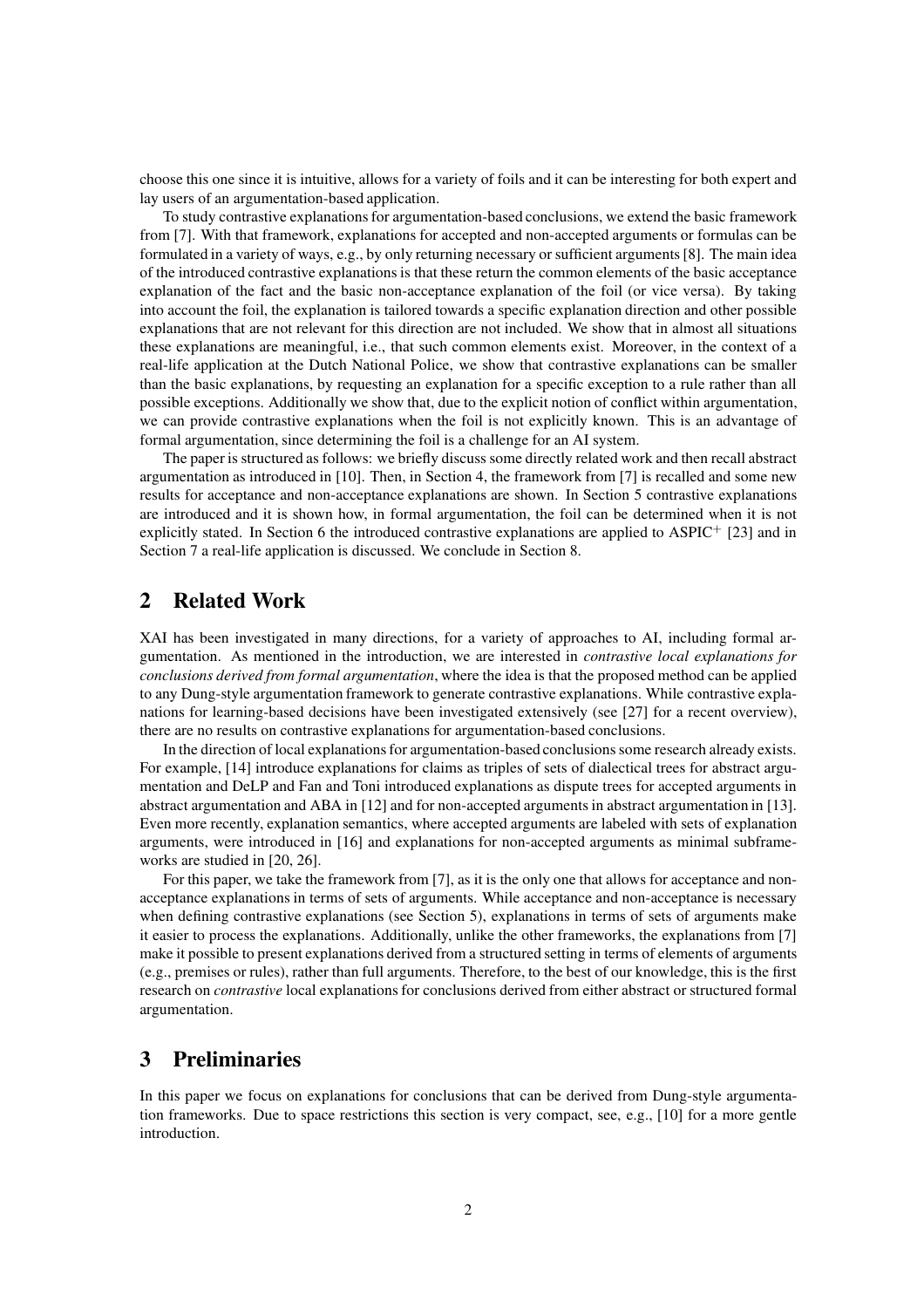<span id="page-2-0"></span>An *abstract argumentation framework* (AF) [\[10\]](#page-14-1) is a pair  $A\mathcal{F} = \langle \text{Args}, \text{Att} \rangle$ , where Args is a set of *arguments* and Att ⊆ Args × Args is an *attack relation* on these arguments. An argumentation framework can be viewed as a directed graph, in which the nodes represent arguments and the arrows represent attacks between arguments.



Figure 1: Graphical representation of the AF  $A\mathcal{F}_1$ .

<span id="page-2-1"></span>**Example [1](#page-2-0).** Figure 1 represents  $\mathcal{AF}_1 = \langle \mathsf{Args}_1, \mathsf{Att}_1 \rangle$  where  $\mathsf{Args}_1 = \{A, B, C, D, E, F\}$  and  $\mathsf{Att}_1 =$  $\{(B, A), (B, C), (C, B), (D, A), (E, D), (E, F), (F, E)\}.$ 

Dung-style semantics [\[10\]](#page-14-1) can be applied to an AF, to determine what combinations of arguments (called *extensions*) can collectively be accepted.

**Definition 1.** *For*  $AF = \langle \text{Args}, \text{Att}\rangle$ , S ⊆ Args attacks  $A \in \text{Args}$  *if there is an*  $A' \in \text{S}$  *such that*  $(A', A) \in$  Att; S defends A *if* S *attacks every attacker of A*; S *is* conflict-free *if there are no*  $A_1, A_2 \in$  S *such that*  $(A_1, A_2)$  ∈ Att; and S *is* admissible (Adm) *if it is conflict-free and it defends all of its elements. We denote by* S <sup>+</sup> *the set of all arguments attacked by* S*.*

*An admissible set that contains all the arguments that it defends is a* complete extension *(*Cmp*). The* grounded extension *(Grd) of AF is the minimal (with respect to*  $\subseteq$ *) complete extension; a* preferred extension *(*Prf*) of* AF *is a maximal (with respect to* ⊆*) complete extension; and a* semi-stable extension *(*Sstb*) of* AF *is a complete extension* S *where* S ∪ S <sup>+</sup> *is maximal. An extension will be denoted by* E *and* Sem( $AF$ ) *denotes the set of all the extensions of*  $AF$  *under the semantics* Sem  $\in$  {Adm, Cmp, Grd, Prf, Sstb}*.*

In what follows, given an argumentation framework  $A\mathcal{F}$ , we will denote by SemWith $(A) = \{ \mathcal{E} \in$ Sem $(\mathcal{AF})$  |  $A \in \mathcal{E}$ } the set of all Sem-extensions of  $\mathcal{AF}$  of which A is a member and by SemWithout $(A)$  =  $\{\mathcal{E} \in \textsf{Sem}(\mathcal{AF}) \mid A \notin \mathcal{E}\}\$ the set of all Sem-extensions of  $\mathcal{AF}$  of which A is not a member.

**Definition 2.** *Let*  $AF = \langle \text{Args}, \text{Att} \rangle$  *be an argumentation framework,*  $A \in \text{Args}$  *and* Sem  $\in$  {Adm, Grd, Cmp, Prf, Sstb}. *It is said that, for* Sem( $\mathcal{AF}$ )  $\neq \emptyset$ , *A is, w.r.t.* Sem:

- skeptically accepted *iff* SemWith $(A)$  = Sem $(AF)$ ;
- credulously accepted *iff* SemWith $(A) \neq \emptyset$ ;
- skeptically non-accepted *iff* SemWithout( $A$ )  $\neq \emptyset$ ;
- credulously non-accepted *iff* SemWithout( $A$ ) = Sem( $A$ F).

*We will denote skeptical [resp. credulous] (non-)acceptance by* ∩ *[resp.* ∪*] and when* ∩ *or* ∪ *is clear from the context or not relevant simply write* accepted *and* non-accepted*.*

The notions of attack and defense can also be defined between arguments and can be generalized to indirect versions: for  $A\mathcal{F} = \langle \text{Args}, \text{Att} \rangle$ :  $A \in \text{Args}$  *defends*  $B \in \text{Args}$  if: there is some  $C \in \text{Args}$  such that  $(C, B)$  ∈ Att and  $(A, C)$  ∈ Att, in this case A *directly defends* B; or A defends  $C$  ∈ Args and C defends B, in this case A *indirectly defends* B. It is said that A defends B in  $\mathcal E$  if A defends B and  $A \in \mathcal E$ . Similarly,  $A \in \text{Args}$  *attacks*  $B \in \text{Args}$  if:  $(A, B) \in \text{Att}$ , in this case A directly attacks B; or A attacks some  $C \in$  Args and C defends B, in this case A *indirectly attacks* B.

We will require that an explanation for an argument A is *relevant*, in order to prevent that explanations contain arguments that do not influence the acceptance of A.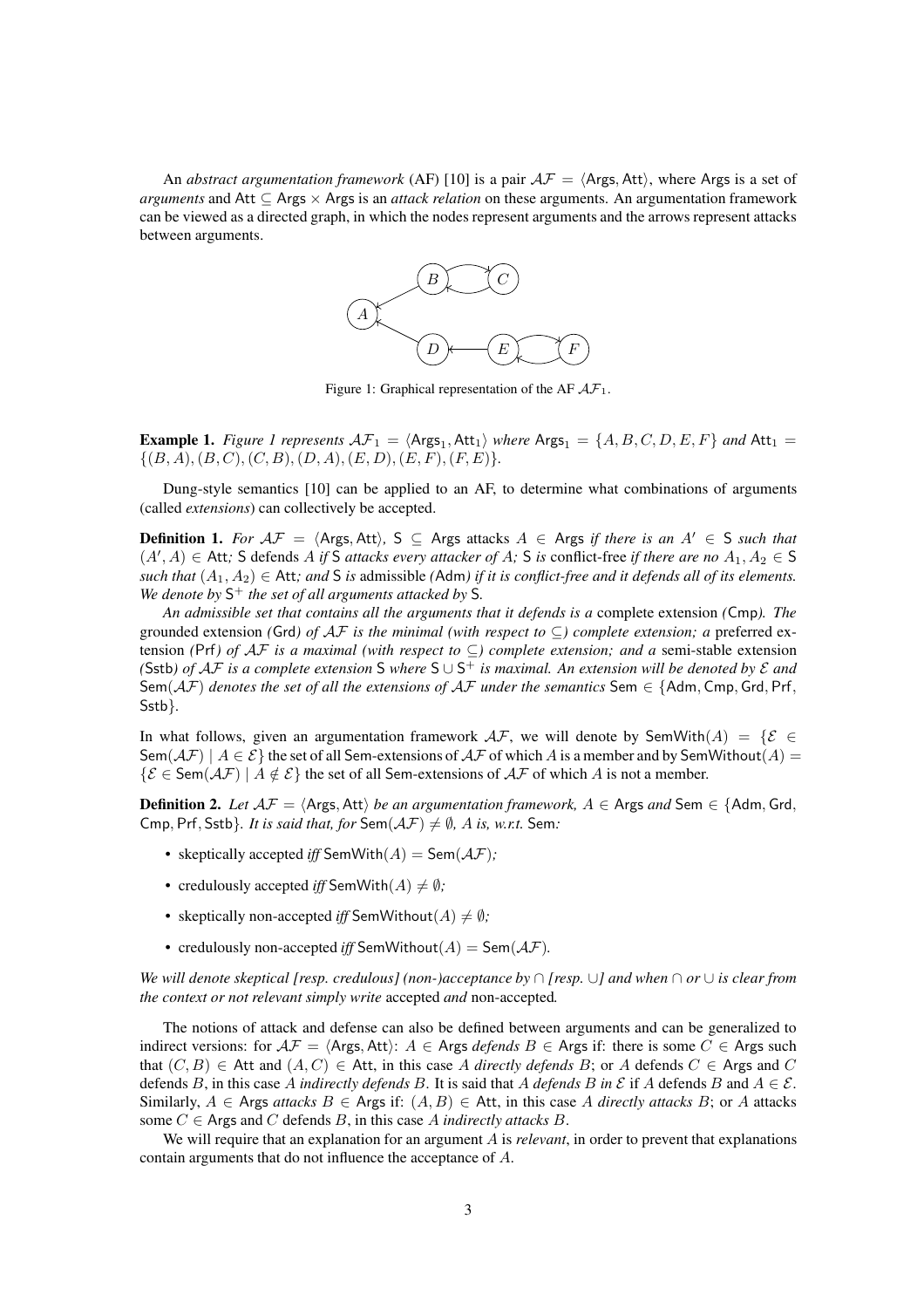**Definition 3.** Let  $\mathcal{AF} = \langle \mathsf{Args}, \mathsf{Att} \rangle$  and  $A, B \in \mathsf{Args}$ . It is said that A is relevant for B if A (in)directly *attacks or defends* B *and* A *does not attack itself. A set* S ⊆ Args *is relevant for* B *if all of its arguments are relevant for* B*. A relevant argument* A *for* B *is* conflict-relevant *for* B *if* A *(in)directly attacks* B *and it is* defending-relevant *for* B *if* A *(in)directly defends* B*.*

<span id="page-3-2"></span>Example 2. *In* AF<sup>1</sup> B *and* C *attack each other and both defend themselves. Example conflict-free sets are*  $\{A, C\}$  *and*  $\{A, F\}$ *. There are four preferred and semi-stable extensions:*  $\mathcal{E}_1 = \{A, C, E\}$ *,*  $\mathcal{E}_2 =$  ${B, D, F}$ ,  ${\mathcal{E}_3 = {B, E}$  *and*  ${\mathcal{E}_4 = {C, D, F}}$  *and*  $\emptyset$  *is the grounded extension.* 

*No argument is skeptically accepted and all arguments are credulously accepted and skeptically nonaccepted for* Sem ∈ {Cmp, Prf, Sstb}*. Argument* F *defends itself and* D *directly, it attacks* E *directly and* A *indirectly, it is conflict-relevant for* E *and* A *and defending-relevant for* F *and* D*.*

# <span id="page-3-0"></span>4 The Basic Framework

In this section we recall the basic framework of explanations from [\[7\]](#page-14-3) and present some new results. The explanations in that paper are defined in terms of two functions: D, which determines the arguments that are in the explanation and  $\mathbb{F}$ , which determines what elements of these arguments the explanation presents. To avoid clutter, we instantiate  $D$  immediately with the following functions, while instantiations of  $F$  are discussed in Section [6:](#page-8-0)<sup>[1](#page-3-1)</sup>

**Definition 4.** *Let*  $AF = \langle \text{Args}, \text{Att} \rangle$  *be an AF,*  $A \in \text{Args}$  *and*  $\mathcal{E} \in \text{Sem}(AF)$  *for some semantics* Sem. *Then:*

- Defending( $A$ ) = { $B \in$  Args |  $B$  *defends*  $A$ } *denotes the set of arguments in* Args *that (in)directly defend* A and Defending( $A, \mathcal{E}$ ) = Defending( $A$ )  $\cap$  E denotes the set of arguments that (in)directly *defend* A *in* E*;*
- NoDefAgainst $(A, \mathcal{E}) = \{B \in \text{Args} \mid B \text{ attacks } A \text{ and } \mathcal{E} \text{ does not defend } A \text{ against this attack}\}\$ *denotes the set of all (in)direct attackers of* A *that are not defended by* E*.*

All three functions (i.e., Defending(A), Defending(A, E) and NoDefAgainst(A, E)) result in relevant sets of arguments for A. In particular, all arguments in Defending(A) and Defending(A,  $\mathcal{E}$ ) are defendingrelevant and all arguments in NoDefAgainst $(A, \mathcal{E})$  are conflict-relevant.

<span id="page-3-3"></span>**Example 3** (Example [2](#page-3-2) continued). *For*  $\mathcal{AF}_1$  *from Example [1](#page-2-1) we have that:* Defending( $A$ ) = {C,  $E$ }, Defending(D) =  $\{F\}$ , NoDefAgainst( $A, \mathcal{E}_2$ ) =  $\{B, D, F\}$  *and* NoDefAgainst( $A, \mathcal{E}_3$ ) =  $\{B\}$ .

### 4.1 Acceptance Explanations

Let  $\mathcal{AF} = \langle \text{Args}, \text{Att} \rangle$  be an AF and let  $A \in \text{Args}$ . If A is accepted w.r.t. a semantics Sem  $\in \{\text{Grd}, \text{Cmp}, \text{Grd}\}$ Prf, Sstb} and an acceptance strategy  $\star \in \{\cap, \cup\}$  then an acceptance explanation can be requested. The explanation depends on the acceptance strategy: for a skeptical reasoner the explanation has to account for the acceptance of the argument in each Sem-extension, while for a credulous reasoner explaining the acceptance of the argument in one Sem-extension is sufficient.

**Definition 5** (Argument acceptance explanation). Let  $AF = \langle \text{Args}, \text{Att} \rangle$  *be an AF, let*  $A \in \text{Args}$  *be an argument that is accepted given some semantics* Sem *and an acceptance strategy (*∩ *or* ∪*). Then:*

- SemAcc $\bigcap(A) = \bigcup_{\mathcal{E} \in \mathsf{Sem}(\mathcal{AF})} \mathsf{Defending}(A, \mathcal{E})$
- SemAcc<sup>∪</sup> $(A) \in \{ \mathsf{Defending}(A, \mathcal{E}) \mid \mathcal{E} \in \mathsf{SemWith}(A) \}.$

The  $\cap$ -explanation returns all the arguments that defend A in at least one of the Sem-extensions, while the ∪-explanation is a set of arguments that defend A in one Sem-extension.

<span id="page-3-1"></span><sup>&</sup>lt;sup>1</sup>We refer the interested reader to [\[7\]](#page-14-3) for suggestions of other variations of these functions.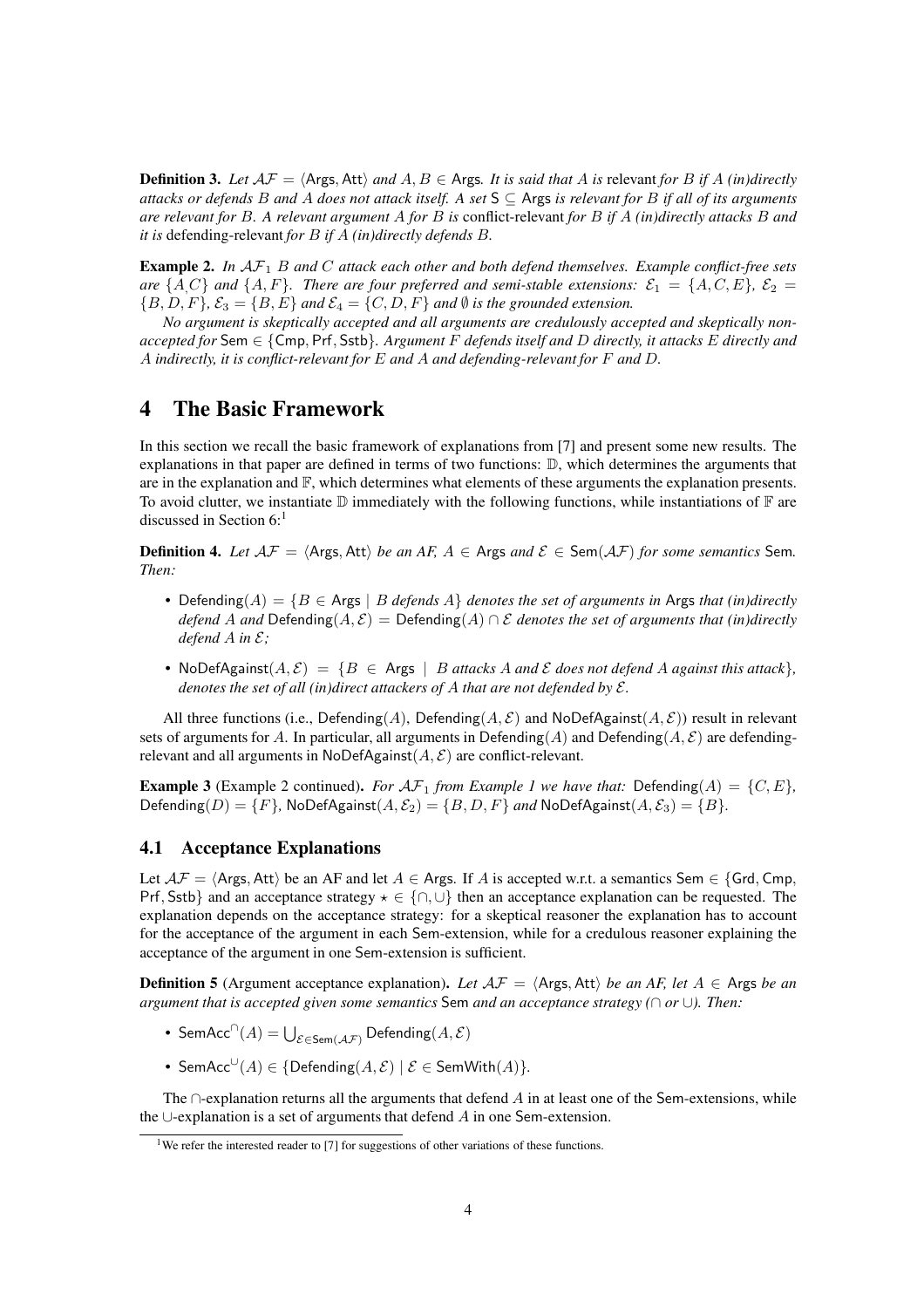<span id="page-4-2"></span>**Example 4** (Example [3](#page-3-3) continued). *In*  $\mathcal{AF}_1$  *we have that:*  $PrfAcc^{\cup}(A) = \{C, E\}$ ; and  $PrfAcc^{\cup}(D) =$ {F}*.*

Next we show some properties of the acceptance explanations. Proposition [1](#page-4-0) shows that the defending arguments of an argument A also defend the arguments defended by  $A$ , while Proposition [2](#page-4-1) shows that an explanation for an argument is only empty when it is not attacked.

<span id="page-4-0"></span>**Proposition 1.** Let  $AF = \langle \text{Args}, \text{Att} \rangle$  be an AF,  $\mathcal{E} \in \text{Sem}(\mathcal{AF})$  for Sem  $\in \{\text{Adm}, \text{Cmp}, \text{Grd}, \text{Prf}, \text{Sstb}\}\$ *and let*  $A, B \in \text{A}$ rgs. *Then*:

- *if*  $A \in \text{Defending}(B, \mathcal{E})$ *, then*  $\text{Defending}(A, \mathcal{E}) \subseteq \text{Defending}(B, \mathcal{E})$ *;*
- *if*  $A \in$  Defending( $B, \mathcal{E}$ ) *and*  $B \in$  Defending( $A, \mathcal{E}$ )*, then* Defending( $A, \mathcal{E}$ ) = Defending( $B, \mathcal{E}$ ).

*Proof.* Let  $A\mathcal{F} = \langle \text{Args}, \text{Att} \rangle$  be an AF,  $\mathcal{E} \in \text{Sem}(\mathcal{AF})$  for Sem  $\in \{\text{Adm}, \text{Cmp}, \text{Grd}, \text{Prf}, \text{Sstb}\}\$ and let A,  $B \in \mathsf{A}$ rgs. Suppose that  $A \in \mathsf{Defending}(B, \mathcal{E})$ . By definition of Defending it follows that  $A \in \mathcal{E}$ . Let  $C \in \mathsf{A}$ rgs such that  $C \in \mathsf{Defending}(A, \mathcal{E})$ . Then there is some  $D \in \mathsf{A}$ rgs such that  $(D, A) \in \mathsf{Att}$  and C defends A against this attack. However, since A defends B, it follows that D attacks B as well, from which it follows that C defends B as well. Therefore  $C \in$  Defending( $B, \mathcal{E}$ ). The second item follows immediately.  $\Box$ 

<span id="page-4-1"></span>**Proposition 2.** Let  $AF = \langle \text{Args}, \text{Att} \rangle$  *be an AF and let*  $A \in \text{Args}$  *be such that* A *is accepted w.r.t.*  $\mathsf{Sem} \in \{\mathsf{Adm},\mathsf{Cmp},\mathsf{Grd},\mathsf{Prf},\mathsf{Sstb}\}$  and  $\star \in \{\cap,\cup\}$ . Then  $\mathsf{SemAcc}^{\star}(A)=\emptyset$  iff there is no  $B\in\mathsf{Args}$  such *that*  $(B, A) \in$  Att.

*Proof.* Let  $A\mathcal{F} = \langle \text{Args}, \text{Att} \rangle$  be an AF and let  $A \in \text{Args}$  be such that A is accepted w.r.t. Sem  $\in \{\text{Adm}, \text{diag}\}$ Cmp, Grd, Prf, Sstb} and  $\star \in \{\cap, \cup\}.$ 

 $\Rightarrow$  Suppose that SemAcc<sup>\*</sup>(A) = Ø. Then for each  $\mathcal{E} \in$  SemWith(A), Defending(A,  $\mathcal{E}$ ) = Ø. Hence there is no attacker of A that is defended by some argument from  $\mathcal{E}$ . Since  $A \in \mathcal{E}$ , A is defended against its attackers. It follows that  $A$  is not attacked at all.

 $\Leftarrow$  Now suppose that A is not attacked. Then there is no argument that defends A. Therefore, for any  $\mathcal{E}\in \mathsf{SemWith}(A),$  Defending $(A,\mathcal{E})=\emptyset.$  It follows that  $\mathsf{SemAcc}^\star(A)=\emptyset.$  $\Box$ 

### 4.2 Non-acceptance Explanations

In order to explain a contrast between an accepted and non-accepted argument, we need non-acceptance explanations as well. Therefore, in this section, basic definitions for explanations of non-accepted arguments are recalled. There are again two types of explanations.

**Definition 6** (Argument non-acceptance explanation). Let  $\mathcal{AF} = \langle \mathsf{Args}, \mathsf{Att} \rangle$  *be an AF, let*  $A \in \mathsf{Args}$  *be an argument that is not accepted w.r.t.* Sem  $and \star \in \{\cap, \cup\}$ *. Then:* 

\n- SemNotAcc<sup>$$
\cap
$$</sup>(A) =  $\bigcup_{\mathcal{E} \in \text{SemWithout}(A)} \text{NoDefAgainst}(A, \mathcal{E})$
\n- SemNotAcc <sup>$\cup$</sup> (A) =  $\bigcup_{\mathcal{E} \in \text{Sem}(\mathcal{A}, \mathcal{F})} \text{NoDefAgainst}(A, \mathcal{E}).$
\n

Thus, a non-acceptance explanation contains all the arguments that attack A and for which no defense exists in: some Sem-extensions (for  $\cap$ ) of which A is not a member; all Sem-extensions (for  $\cup$ ). That for ∩ only some extensions have to be considered follows since A is skeptically non-accepted as soon as SemWithout(A)  $\neq \emptyset$ , while A is credulously non-accepted when SemWithout(A) = Sem(AF).

<span id="page-4-3"></span>**Example 5** (Example [3](#page-3-3) continued). *Consider again*  $\mathcal{AF}_1$ . We have that: PrfNotAcc<sup>∩</sup>(A) = {B, D, F}  $and$  PrfNotAcc<sup>∩</sup> $(D) = \{E\}.$ 

The next proposition, the counterpart of Proposition [2,](#page-4-1) shows that a non-acceptance explanation is never empty.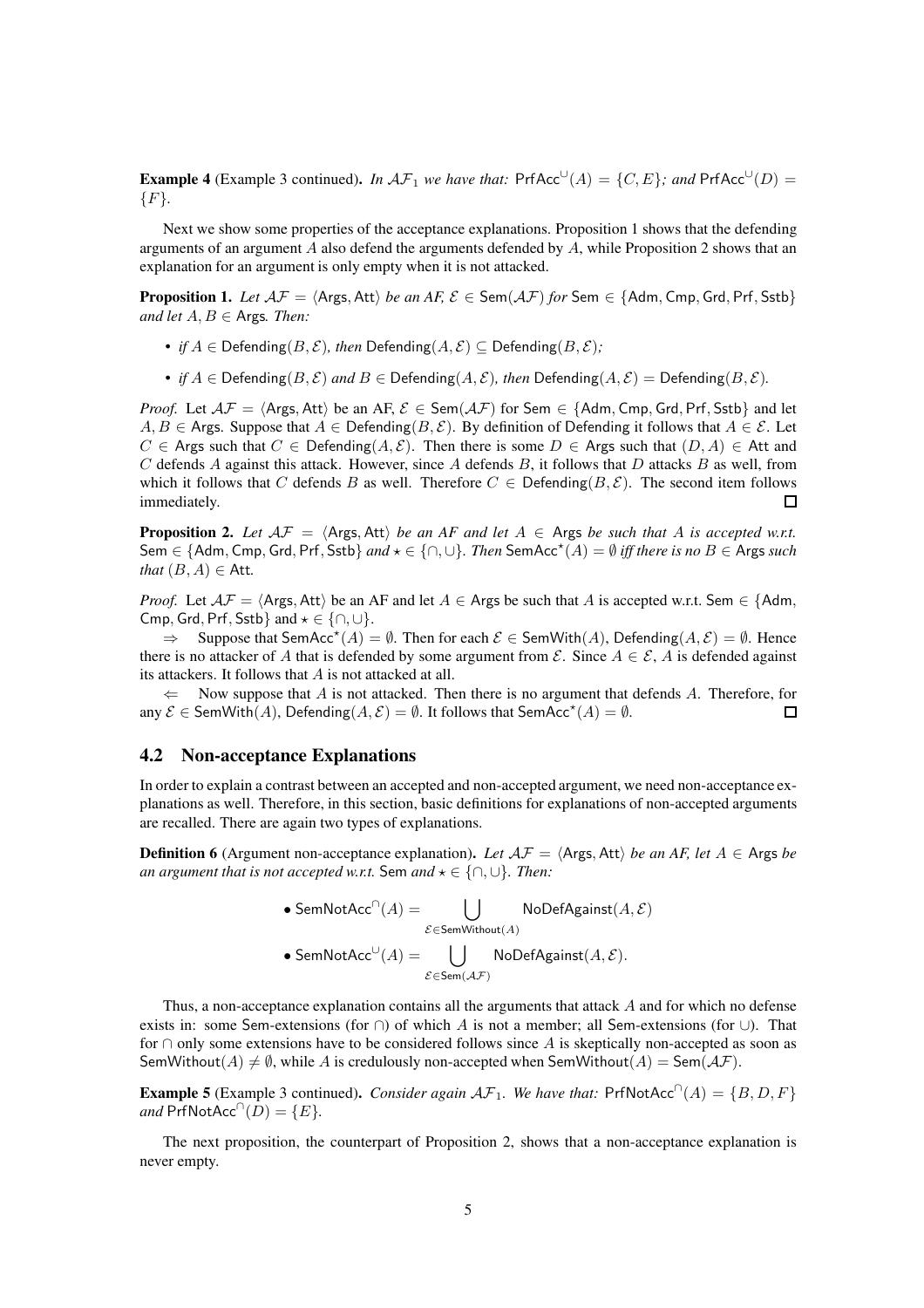<span id="page-5-1"></span>**Proposition 3.** Let  $\mathcal{AF} = \langle \mathsf{Args}, \mathsf{Att} \rangle$  *be an AF and let*  $A \in \mathsf{Args}$  *be such that* A *is non-accepted w.r.t.*  $\mathsf{Sem} \in \{\mathsf{Cmp}, \mathsf{Grd}, \mathsf{Prf}, \mathsf{Sstb}\}$   $and \star \in \{\cap, \cup\}$ . Then  $\mathsf{SemNotAcc}^{\star}(A) \neq \emptyset$ .

*Proof.* Let  $AF = \langle \text{Args}, \text{Att} \rangle$  and  $A \in \text{Args}$  be such that A is non-accepted w.r.t. Sem  $\in \{\text{Cmp}, \text{Mmp}\}$ Grd, Prf, Sstb} and  $\star \in \{\cap, \cup\}$ . Assume that SemNotAcc<sup>\*</sup>(A) = Ø, then there is no argument  $B \in$  $\bigcup_{\mathcal{E} \in \mathsf{SemWithout}(A)} \mathsf{NoDefAgainst}(A,\mathcal{E}).$  Hence, for each  $\mathcal{E} \in \mathsf{SemWithout}(A), \mathsf{NoDefAgainst}(A,\mathcal{E}) = \emptyset.$ It follows that there is no  $B \in \text{Args}$  such that  $(B, A) \in \text{Att}$ . But then, by the completeness of  $\mathcal E$  it follows that  $A \in \mathcal{E}$ . A contradiction. Therefore SemNotAcc<sup>\*</sup> $(A) \neq \emptyset$ . П

That the above proposition does not hold for Sem  $=$  Adm follows since not every admissible extension contains all the arguments that it defends. Take for example an AF with arguments  $\vec{A}$  and  $\vec{B}$  and no attacks between them. Then  ${B}$  is an admissible extension, thus A is skeptically non-accepted, yet  $\mathsf{NoDefAgainst}(A, \{B\}) = \emptyset.$  In fact:  $\mathsf{AdmNotAcc}^{\cap}(A) = \mathsf{AdmNotAcc}^{\cap}(B) = \emptyset.$ 

For the non-acceptance counterpart of Proposition [1](#page-4-0) note that  $A \in \text{NoDefAgainst}(B, \mathcal{E})$  entails that A (in)directly attacks B. Hence, if A is not accepted either, the arguments in NoDefAgainst( $A, \mathcal{E}$ ) (in)directly defend B. In Section [4.3](#page-5-0) we study how acceptance and non-acceptance are related.

### <span id="page-5-0"></span>4.3 Comparing Acceptance and Non-acceptance

When looking at Examples [4](#page-4-2) and [5](#page-4-3) for  $A$  and  $D$  one can observe that acceptance and non-acceptance explanations are related. In this section we formalize this observation. In particular, we show that nonacceptance explanations contain the acceptance explanations of (1) the direct attackers; (2) the directly attacked arguments; and (3) the indirectly attacked arguments.

<span id="page-5-2"></span>**Proposition 4.** Let  $AF = \langle \text{Args}, \text{Att} \rangle$  *be an argumentation framework, let*  $\mathcal{E} \in \text{Sem}(\mathcal{AF})$  *for some* Sem ∈ {Adm, Cmp, Grd, Prf, Sstb} *and let*  $A, B_1, \ldots, B_n, C_1, \ldots, C_k$  ∈ Args *such that*  $(B_1, A), \ldots$ ,  $(B_n, A) \in$  Att *and A indirectly attacks*  $C_1, \ldots, C_k$ *. Then:* 

- <span id="page-5-3"></span>*1. where*  $B_1, \ldots, B_m \in \mathcal{E}, m \leq n$ : NoDefAgainst $(A, \mathcal{E})$  ⊇ Defending $(B_1, \mathcal{E}) \cup \ldots \cup$ Defending $(B_m, \mathcal{E})$ *;*
- <span id="page-5-4"></span>2. when  $A \in \mathcal{E}$ : Defending $(A, \mathcal{E})$  ⊆ NoDefAgainst $(B_1, \mathcal{E})$  ∪ . . ∪ NoDefAgainst $(B_n, \mathcal{E})$ *;*
- *3. where*  $A \in \mathcal{E}$  *and*  $C_1, \ldots, C_j \notin \mathcal{E}, j \leq k$ *:*  $\mathsf{Defending}(A, \mathcal{E}) \subseteq \mathsf{NoDefAgainst}(C_i, \mathcal{E})$  *<i>for all*  $i \in \{1, \ldots, j\}.$

*Proof.* Let  $A\mathcal{F} = \langle \text{Args}, \text{Att} \rangle$  be an AF,  $\mathcal{E} \in \text{Sem}(\mathcal{AF})$  for some Sem  $\in \{\text{Adm}, \text{Cmp}, \text{Grd}, \text{Prf}, \text{Sstb}\}\$  and  $A \in$  Args.

- 1. Let  $B \in \mathcal{E}$  be such that  $(B, A) \in$  Att. If Defending $(B, \mathcal{E}) = \emptyset$ , we are done, hence, let  $C \in$ Defending(B, E). Then, by the proof of Proposition [2](#page-4-1) there is some  $D \in \mathsf{A}$ rgs such that  $(D, B) \in$ Att and C (in)directly attacks D. Since B attacks A, it follows that D defends A and that C (in)directly attacks A. Since  $C \in \mathcal{E}$ ,  $\mathcal{E}$  does not defend A against the attack from C and therefore  $C \in \mathsf{NoDefAgainst}(A, \mathcal{E}).$
- 2. Let  $C \in \text{Defending}(A, \mathcal{E})$ , then, by Proposition [2,](#page-4-1)  $n \neq 0$ . Suppose that C directly defends A, then there is a  $B_i \in \{B_1, \ldots, B_n\}$  such that  $(C, B_i) \in$  Att. Since  $C \in \mathcal{E}$  it follows that  $C \in \mathcal{E}$ NoDefAgainst $(B_i, \mathcal{E})$ . Now suppose that C indirectly defends A. Then there are  $D_1, D_2, \ldots, D_k \in$ Args, where k is odd, such that  $(D_1, B_i), (D_2, D_1), \ldots (D_k, D_{k-1}), (C, D_k) \in$  Att. Since  $D_k$ defends  $B_i$  and  $C$  attacks  $D_k$  it follows that  $C$  attacks  $B_i$  as well. Hence  $C \in \mathsf{NoDefAgainst}(B_i, \mathcal{E})$ . Note that, for any  $D \in \mathsf{Defending}(A, \mathcal{E})$  a  $B_i \in \{B_1, \ldots, B_n\}$  exists. It therefore follows that Defending( $A, E$ ) ⊆ NoDefAgainst( $B_1, E$ ) ∪ . . . ∪ NoDefAgainst( $B_n, E$ ).
- 3. Let  $A \in \mathcal{E}$  and suppose that  $C_1, \ldots, C_j \notin \mathcal{E}$  for some  $j \leq k$ . By assumption A indirectly attacks  $C_i$  for all  $i \in \{1, \ldots, j\}$  and since  $A \in \mathcal{E}$ ,  $C_i$  is not defended against this attack by A. Therefore  $A \in \mathsf{NoDefAgainst}(C_i, \mathcal{E})$ . Note that any  $D \in \mathsf{Defending}(A, \mathcal{E})$  defends A and therefore indirectly attacks  $C_i$  as well. It therefore follows that  $D\in\mathsf{NoDefAgainst}(C_i,\mathcal{E})$  and hence  $\mathsf{Defending}(A,\mathcal{E})\subseteq$  $\Box$ NoDefAgainst $(C_i, \mathcal{E})$  for all  $i \in \{1, \ldots, j\}$ .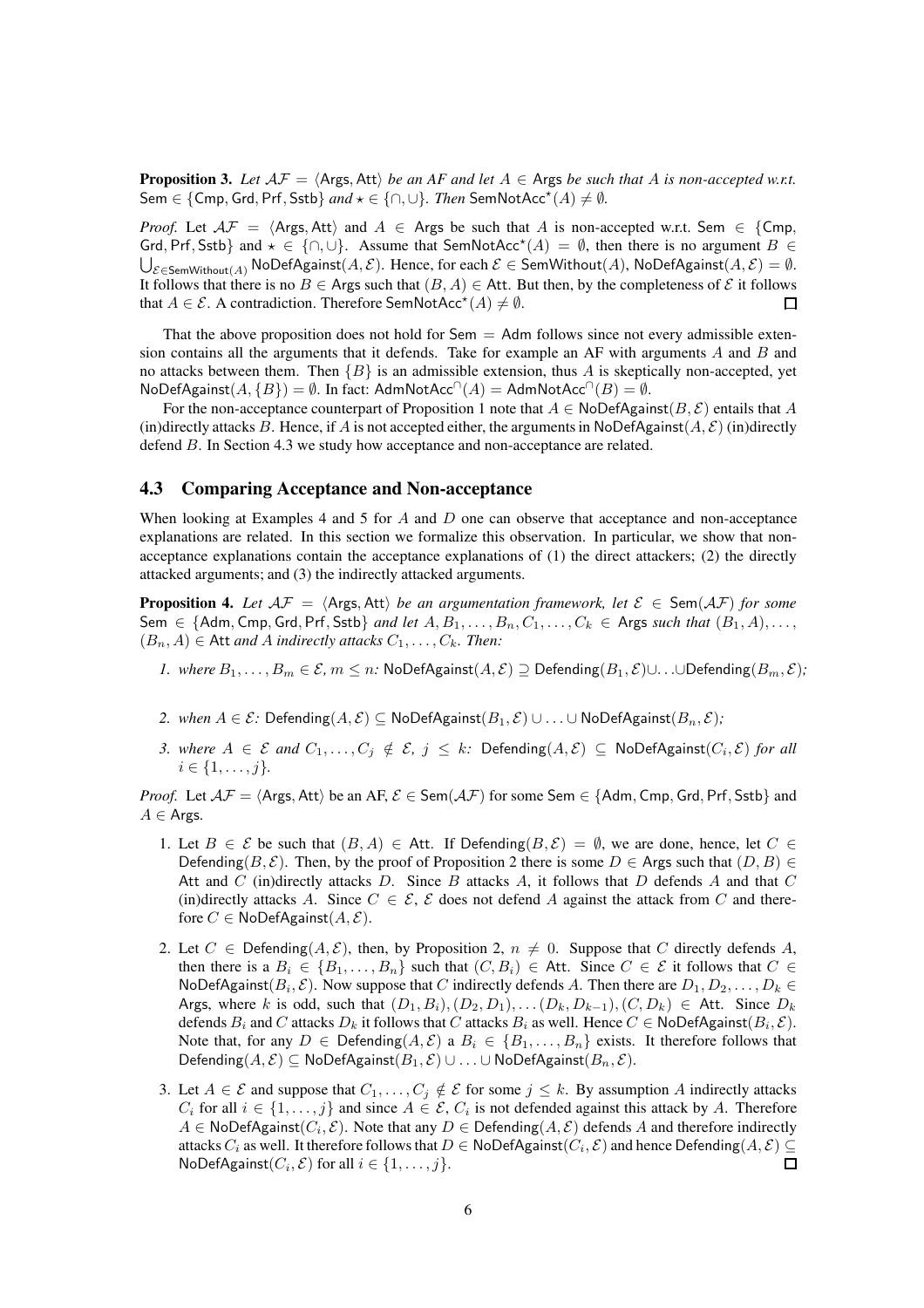To see that NoDefAgainst $(A, \mathcal{E}) \not\subseteq$  Defending $(B_1, \mathcal{E}) \cup \ldots \cup$  Defending $(B_n, \mathcal{E})$ , take a look at the following example. Intuitively this is the case since, in terms of labeling semantics [\[2\]](#page-13-3), an argument can be in the extension, attacked by the extension (i.e., out) or attacked by an argument that is not in or out (i.e., undecided).

<span id="page-6-1"></span>**Example 6.** Let  $AF_2 = \langle \text{Args}_2, \text{Att}_2 \rangle$ *, as shown in Figure* [2.](#page-6-1) *There are two preferred extensions:*  $Pr(AF_3) = \{\{A\}, \{B\}\}\$ . Here we have that  $NoDefAgainst(C, \{B\}) = \{B, D, E, F\}$  *but only*  $(B, C) \in$ Att *such that*  $B \in \mathcal{E}$ , for which: Defending( $B$ , { $B$ }) = { $B$ }.



Figure 2: Graphical representations of the AF  $A\mathcal{F}_2$ .

Knowing how acceptance and non-acceptance explanations are related is useful in the context of contrastive explanations, where explanations are not only about the requested argument, but about arguments that are conflicting with the requested argument as well.

# <span id="page-6-0"></span>5 Contrastive Explanations

A contrastive explanation explains A by explaining *why* A *rather than* B. Important in contrastive explanations is that the difference between fact (i.e., A) and foil (i.e., B) is highlighted. In this paper we assume that fact and foil are not always compatible: it cannot be the case that both  $A$  and  $B$  are skeptically accepted. Intuitively, we make this assumption since otherwise there is no contrastive question for fact and foil (i.e., *why both* A *and* B is not contrastive).

In the context of formal argumentation contrastive explanations are modeled by comparing the elements of the basic explanations that explain the acceptance [resp. non-acceptance] of the fact and, at the same time, explain the non-acceptance [resp. acceptance] of the foil.

<span id="page-6-3"></span>**Definition 7** (Contrastive explanations). Let  $A\mathcal{F} = \langle \text{Args}, \text{Att} \rangle$  be an AF, let  $A \in \text{Args}$  *(the fact) and let* S ⊂ Args (a set of foils) such that there is no  $\mathcal{E}$  ∈ Sem( $\mathcal{AF}$ ) in which  $A, B \in \mathcal{E}$  for all  $B \in S$ *. Moreover,*  $\star \in \{\cap, \cup\}$  *and*  $\dagger = \cap$  *if*  $\star = \cup$  *and*  $\dagger = \cup$  *if*  $\star = \cap$  *and* sem. Contrastive explanations are then defined as *in Figure [3.](#page-6-2)*

<span id="page-6-2"></span> $\mathsf{SemCont}^\star(A, \mathsf{S}) = \begin{cases} \mathsf{SemAcc}^\star(A) \cap \bigcup_{B \in \mathsf{S}} \mathsf{SemNotAcc}^\dagger(B) & \text{if } \mathsf{SemAcc}^\star(A) \cap \bigcup_{B \in \mathsf{S}} \mathsf{SemNotAcc}^\dagger(B) \neq \emptyset \end{cases}$  $\left\langle \mathsf{SemAcc}^{\star}(A), \bigcup_{B \in \mathsf{S}} \mathsf{SemNotAcc}^{\dagger}(B) \right\rangle$  otherwise.

 $\mathsf{SemContN}^\star(A, \mathsf{S}) = \begin{cases} \mathsf{SemNotAcc}^\star(A) \cap \bigcup_{B \in \mathsf{S}} \mathsf{SemAcc}^\dagger(B) & \text{if } \mathsf{SemNotAcc}^\star(A) \cap \bigcup_{B \in \mathsf{S}} \mathsf{SemAcc}^\dagger(B) \neq \emptyset \end{cases}$  $\left\langle \mathsf{SemNotAcc}^{\star}(A), \bigcup_{B \in \mathsf{S}} \mathsf{SemAcc}^{\dagger}(B) \right\rangle \quad \text{ otherwise.}$ 

Figure 3: Definition of contrastive explanations (see Definition [7\)](#page-6-3).

In words, when there are arguments that cause the fact to be accepted [resp. non-accepted] and the foil to be non-accepted [resp. accepted], the contrastive explanation is the set of such arguments, this is the first case. If there are no common causes for the acceptance [resp. non-acceptance] of the fact and the nonacceptance [resp. acceptance] of the foil, the contrastive explanation is a pair of the respective explanations, the second case.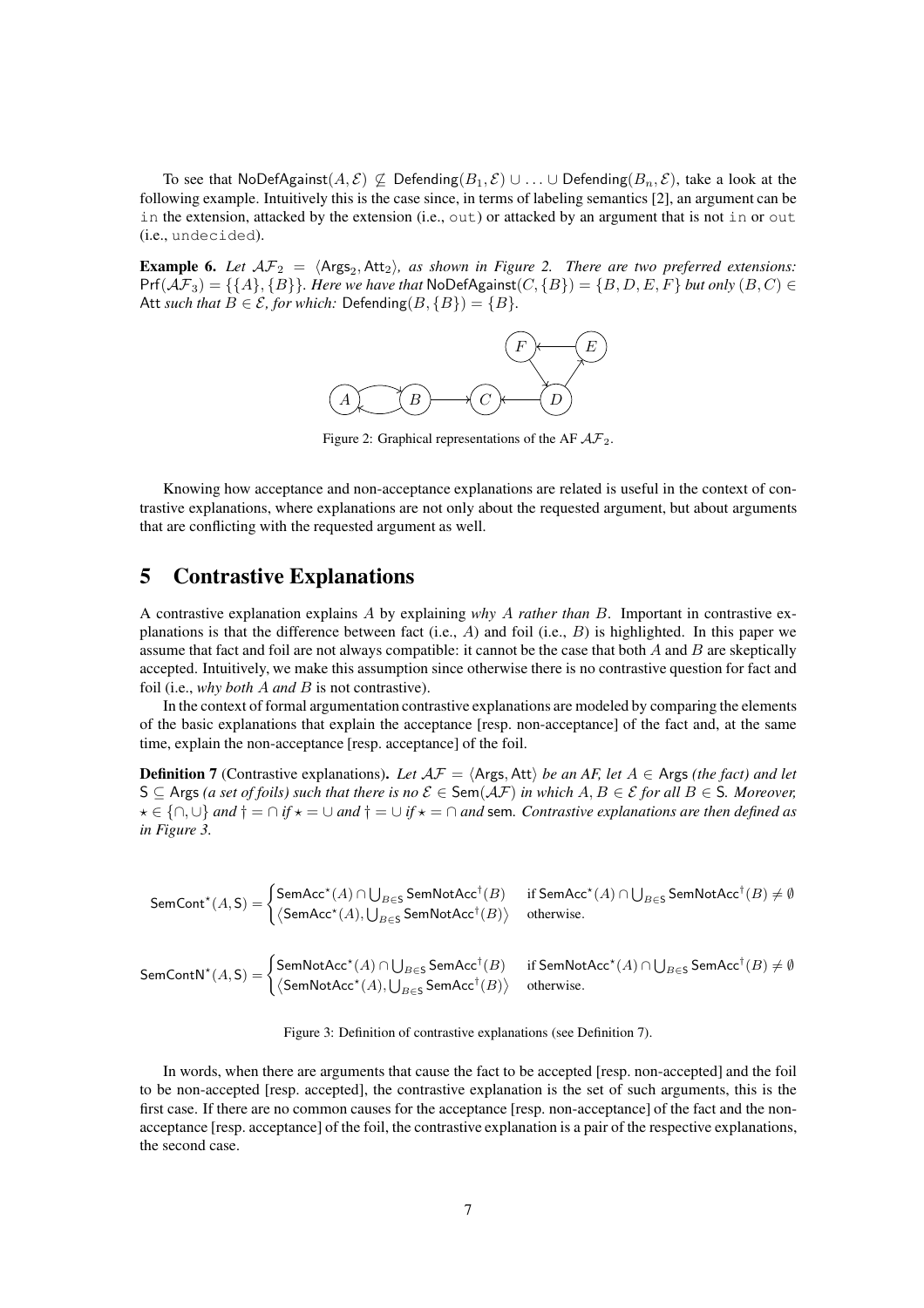<span id="page-7-0"></span>**Example 7** (Examples [4](#page-4-2) and [5](#page-4-3) continued). *For the framework*  $\mathcal{AF}_1$  *we have that:* PrfCont<sup>U</sup> $(A, D)$  =  ${E}$ , PrfCont<sup>U</sup>(A, B) = {C} and PrfCont<sup>U</sup>(A, {B, D}) = {C, E} while PrfContN<sup>∩</sup>(A, B) = {B} and  $Prf\text{ContN}^{\cap}(A, D) = \{F\}.$ 

*Thus, while the acceptance of* A *can generally be explained by* C *and* E *(recall Example [4\)](#page-4-2) when compared to the non-acceptance of* D *[resp.* B*] the acceptance of* A *is explained by* E *[resp.* C*] alone.*

One could consider contrastive explanations more meaningful when these return a set, rather than a pair. This is the case since then there are arguments that influence both the acceptance [resp. non-acceptance] of the fact and the non-acceptance [resp. acceptance] of the foil. The next proposition shows that in most cases the explanation is a set. Only when the accepted argument is not attacked at all or fact and foil are not conflict-relevant is the intersection empty.

<span id="page-7-1"></span> $\bf{Proposition 5.}$   $Let \, \mathcal{AF} = \langle \mathsf{Args}, \mathsf{Att} \rangle$  *be an AF and*  $A, B \in \mathsf{Args}.$  *Then*  $\mathsf{SemAcc}^{\star}(A) \cap \mathsf{SemNotAcc}^{\dagger}(B) =$  $\emptyset$  *implies that* SemAcc<sup>\*</sup>(A) =  $\emptyset$ *; or A is not conflict-relevant for B.* 

*Proof.* Let  $A\mathcal{F} = \langle \text{Args}, \text{Att} \rangle$  be an AF and let  $A, B \in \text{Args. That}$  SemAcc<sup>\*</sup> $(A) \cap \text{SemNotAcc}^{\dagger}(B) =$  $\emptyset$  when SemAcc<sup>\*</sup>(A) =  $\emptyset$  follows immediately. Recall from Proposition [3](#page-5-1) that SemNotAcc<sup>†</sup>(B)  $\neq$  $\emptyset$ . Suppose that A is conflict-relevant for B and, without loss of generality, that SemAcc<sup>\*</sup>(A)  $\neq \emptyset$ . Since SemAcc<sup>\*</sup>(A) is requested and, by assumption SemAcc<sup>\*</sup>(A)  $\neq \emptyset$ , there is some  $\mathcal{E} \in \text{Sem}(\mathcal{AF})$ such that  $A \in \mathcal{E}$  and Defending $(A, \mathcal{E}) \neq \emptyset$ . If  $(A, B) \in$  Att, by Proposition [4.](#page-5-2)[1](#page-5-3) Defending $(A, \mathcal{E}) \subseteq$ NoDefAgainst(B, E). If A indirectly attacks B, then by Proposition [4.](#page-5-2)[3](#page-5-4) it follows that Defending(A, E) ⊆ NoDefAgainst $(B, \mathcal{E})$  as well. Since Defending $(A, \mathcal{E}) \neq \emptyset$  we have that SemAcc<sup>\*</sup> $(A) \cap$ NotAcc<sup>†</sup> $(B) \neq$  $\emptyset$ .  $\Box$ 

In view of the above result, the following conditions are introduced on the fact and foil. By requiring these conditions to hold, meaningful contrastive explanations can be obtained. For this let  $A\mathcal{F} =$  $\langle$ Args, Att $\rangle$  be an AF and let  $\{A\} \cup S \subseteq$  Args. Then SemCont<sup>\*</sup> $(A, S)$  [resp. SemContN<sup>\*</sup> $(A, S)$ ] can be requested when, for each  $B \in S$ :

- $A$  is at least credulously accepted [resp. skeptically non-accepted] and  $B$  is at least skeptically nonaccepted [resp. credulously accepted];
- for each  $\mathcal{E} \in \text{Sem}(\mathcal{AF})$  it never holds that  $\{A, B\} \subseteq \mathcal{E}$ ;
- either  $A$  is conflict-relevant for  $B$  or  $B$  is conflict-relevant for  $A$ .

These conditions ensure that fact and foil are incompatible, but still relevant for each other: it is explained what makes the fact accepted [resp. non-accepted] and, simultaneously causes the foil to be non-accepted [resp. accepted]. This prevents contrastive explanations for arguments that are not related or conflicting. These conditions are not exhaustive, depending on, e.g., the application, a user might wish to enforce further conditions on fact or foil.

### 5.1 Non-explicit Foil

When humans request a (contrastive) explanation the foil is sometimes left implicit, yet the expected explanation does not provide all reasons for the fact happening, but should rather explain the difference between fact and foil. While humans are able to detect the foil based on, e.g., context, this is a challenge for AI systems, including argumentation. In particular, it is impossible to provide one strategy, since different applications entail different foils. For example, if argumentation is applied to determine a yes or no answer (e.g., whether one qualifies for a loan), the foil would be *not A*. However, if argumentation is applied to choose one element from a larger set (e.g., a medical diagnosis), the foil might be any member of that set.

Since in the definition of contrastive explanations it is necessary to provide a foil, a way to determine the foil is required. This is where one of the advantages of formal argumentation comes in: the explicit nature of conflicts between arguments makes that the foil or a set of foils can be constructed from an AF. Since the relation between arguments is only determined by the attack relation in our setting, it is impossible to distinguish between attackers. To illustrate the possibilities, in the remainder of the paper the foil will consist of all directly attacking arguments.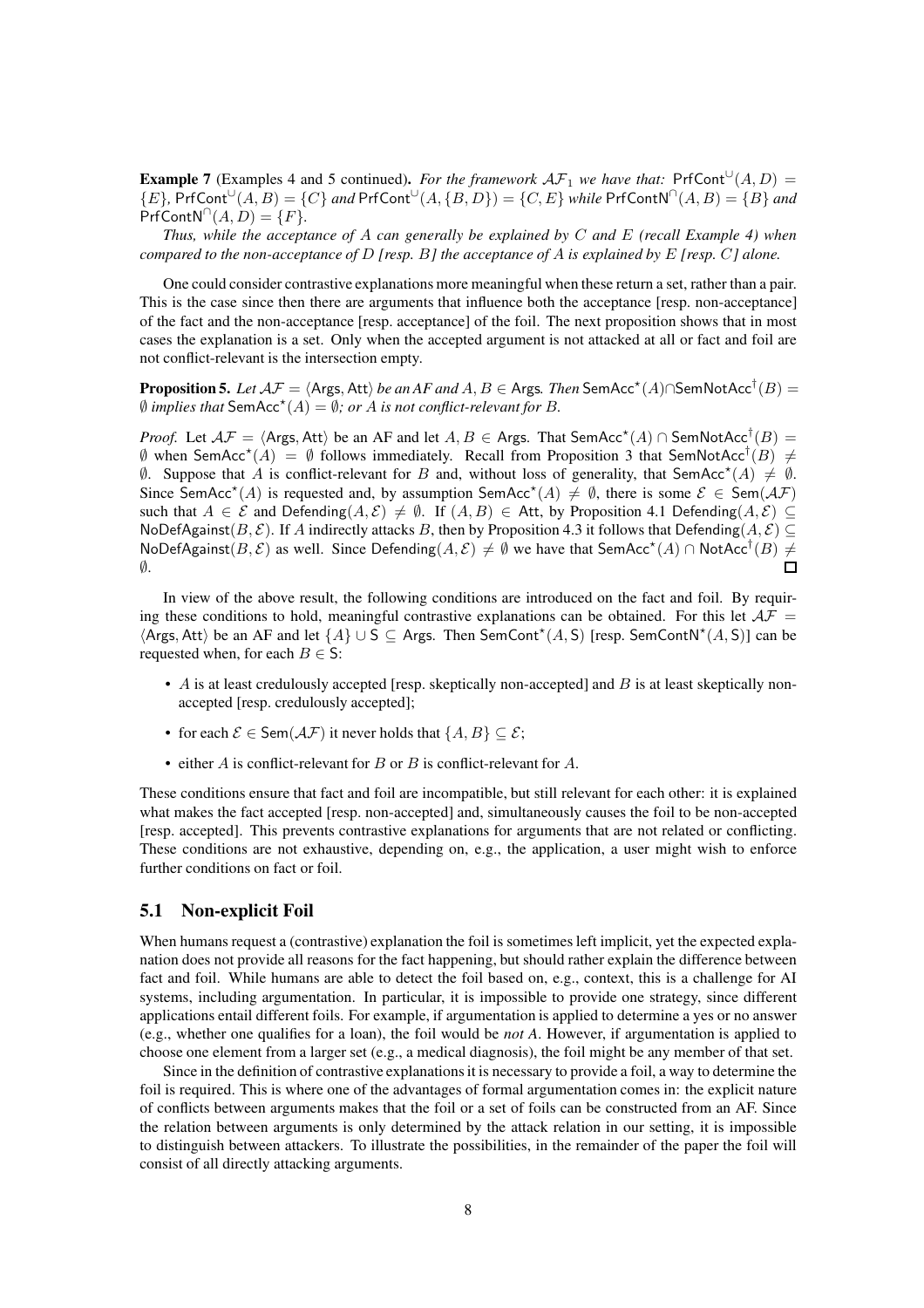<span id="page-8-2"></span>**Definition 8.** Let  $AF = \langle \text{Args}, \text{Att} \rangle$  be an AF and let  $A \in \text{Args}$ . Then: Foil $(A) = \{B \in \text{Args} \mid A\}$ B *directly attacks* A}*.*

<span id="page-8-1"></span>**Example 8.** For  $\mathcal{AF}_1$  we have that:  $\text{Foil}(A) = \{B, D\}$ ;  $\text{Foil}(B) = \{C\}$  and  $\text{Foil}(D) = \{E\}$ .

Note that, for our running example, the explanations with implicit foil do not change:

**Example 9** (Examples [7](#page-7-0) and [8](#page-8-1) continued). *For the AF*  $\mathcal{AF}_1$ *:* PrfCont<sup> $\cup$ </sup>(A, Foil(A)) = {C, E} and  $Prf\text{ContN}^{\cap}(D, \text{Foil}(D)) = \{E\}.$ 

In what follows it will be assumed that Foil $(A) \neq \emptyset$ , for fact A, i.e., that a foil exists. Note that, by Definition [8,](#page-8-2) for any AF  $A\mathcal{F} = \langle \text{Args}, \text{Att} \rangle$  and  $A \in \text{Args}, \text{Foil}(A) = \emptyset$  iff there is no  $B \in \text{Args}$  such that  $(B, A) \in$  Att. Hence, any argument without a foil is not attacked at all. In such a case a non-acceptance explanation is not applicable and, by Proposition [2,](#page-4-1) the acceptance explanation is empty. Therefore, this requirement does not restrict our results.

The next proposition shows that the obtained contrastive explanations are meaningful when the first condition of the applicability of contrastive explanations is fulfilled and the foil is defined as in Definition [8.](#page-8-2)

<span id="page-8-3"></span>**Proposition 6.** Let  $AF = \langle \text{Args}, \text{Att} \rangle$  *be an AF, let*  $A \in \text{Args}$  *be such that*  $\text{Foil}(A) \neq \emptyset$  *and* Sem  $\in$ {Adm, Cmp, Grd, Prf, Sstb}*. Then a contrastive acceptance [resp. non-acceptance] explanation can be requested for* A*, when* A *is at least credulously accepted [resp. skeptically non-accepted] and for all*  $B \in \text{Foil}(A)$ , B is at least skeptically non-accepted [resp. credulously accepted].

*Proof.* Let  $A\mathcal{F} = \langle \text{Args}, \text{Att} \rangle$  be an AF, let  $A \in \text{Args}$  be such that  $\text{Foil}(A) \neq \emptyset$  and Sem  $\in \{\text{Adm}, \text{Cmp}, \text{Cmp}\}$ Grd, Prf, Sstb}. To show that:

- 1. for each  $\mathcal{E} \in \text{Sem}(\mathcal{AF})$  it is never the case that  $\{A, B\} \subseteq \mathcal{E}$ : by definition, Foil $(A) = \{B \in \mathcal{B} \mid B \in \mathcal{B}\}$ Args  $|(B, A) \in$  Att and hence, since each  $\mathcal{E} \in$  Sem( $\mathcal{A}\mathcal{F}$ ) is conflict-free, it is never the case that  ${A, B} \subset \mathcal{E}.$
- 2. either A is conflict-relevant for B or B is conflict-relevant for A: by definition,  $(B, A) \in$  Att and hence *B* is conflict-relevant for *A*.  $\Box$

In view of the above proposition we obtain the following corollary from Propositions [5](#page-7-1) and [6.](#page-8-3)

<span id="page-8-5"></span>**Corollary 1.** *Let*  $AF = \langle \text{Args}, \text{Att} \rangle$  *be an AF, let*  $A \in \text{Args}$  *be such that*  $\text{Foil}(A) \neq \emptyset$  *and* Sem  $\in \{\text{Adm}, \text{Ext}\}$ Cmp, Grd, Prf, Sstb}*. Then:*

- SemCont $^\star(A, \mathsf{Foil}(A))$  *is never of the form*  $\left\langle \mathsf{SemAcc}^\star(A), \bigcup_{B \in \mathsf{Foil}(A)} \mathsf{SemNotAcc}^\dagger(B) \right\rangle;$
- $\bullet \;$  SemContN\* $(A, \textsf{Foil}(A)) = \left\langle \textsf{SemNotAcc}^{\star}(A), \bigcup_{B \in \textsf{Foil}(A)} \textsf{SemAcc}^{\dagger}(B) \right\rangle$  *iff* SemAcc $^{\dagger}(B) = \emptyset$  *for all*  $B \in \text{Foil}(A)$ .

Thus, when the foil is determined as in Definition [8,](#page-8-2) non-acceptance contrastive explanations are pairs if and only if the fact is only attacked by non-attacked arguments.

# <span id="page-8-0"></span>6 Contrastive Explanations in Structured Argumentation

Since many approaches to structured argumentation result in an abstract argumentation framework (see e.g., [\[4\]](#page-13-1)), the basic and contrastive explanations as well as the results in this paper are applicable to such approaches as well. However, like in [\[7\]](#page-14-3), the structure of the arguments within any approach to structured argumentation, makes it possible to refine the explanations. For this we take ASPIC<sup>+</sup> [\[23\]](#page-15-5).<sup>[2](#page-8-4)</sup>

<span id="page-8-4"></span><sup>&</sup>lt;sup>2</sup>For the sake of simplicity and conciseness we take classical negation (denoted by  $\neg$ ) as the contrariness function and we do not considered preferences in this paper.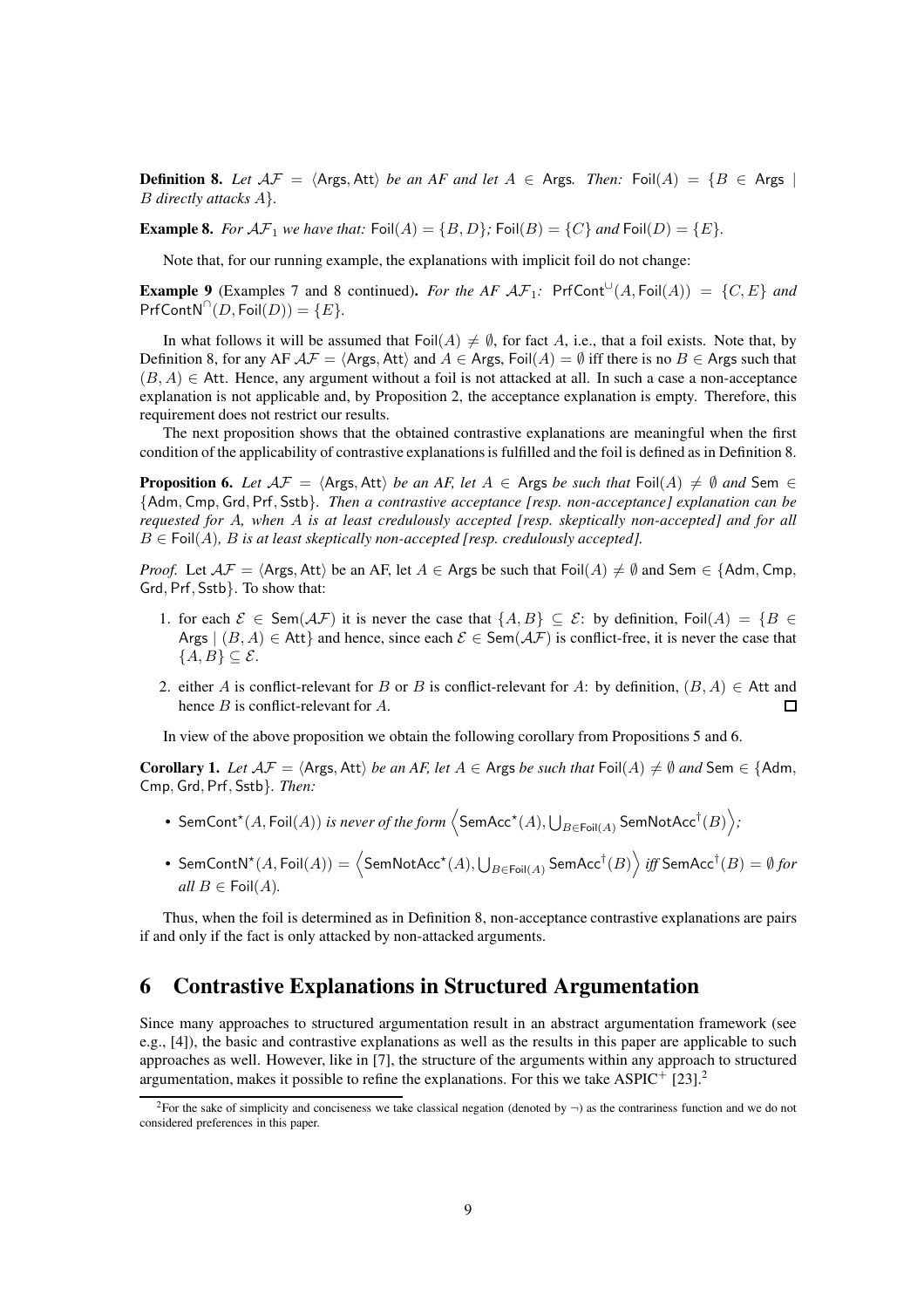ASPIC<sup>+</sup> In ASPIC<sup>+</sup>, an *argumentation system* AS =  $\langle \mathcal{L}, \mathcal{R}, n \rangle$  consisting of a propositional language L, a set of rules  $\mathcal{R} = \mathcal{R}_s \cup \mathcal{R}_d$  (of the form  $r = \phi_1, \ldots, \phi_n \to \psi$  for strict rules  $(r \in \mathcal{R}_s)$  and  $r =$  $\phi_1 \ldots, \phi_n \Rightarrow \psi$  for defeasible rules  $(r \in \mathcal{R}_d)$  and the naming convention n for defeasible rules and the *knowledge base*  $K = \mathcal{K}_n \cup \mathcal{K}_p$  (containing the disjoint sets of axioms  $(\mathcal{K}_n)$  and ordinary premises  $(\mathcal{K}_p)$ ) form an *argumentation theory*  $AT = \langle AS, \mathcal{K} \rangle$ , within which arguments can be constructed:

**Definition 9.** An argument A *on the basis of a knowledge base* K *in an argumentation system*  $\langle \mathcal{L}, \mathcal{R}, n \rangle$  *is:* 

- *1.*  $\phi$  *if*  $\phi \in \mathcal{K}$ , with Prem(A) = Sub(A) = { $\phi$ }, Conc(A) =  $\phi$  *and* TopRule(A) = *undefined*;
- 2.  $A_1, \ldots, A_n \to / \Rightarrow \psi$  if  $A_1, \ldots, A_n$  are arguments such that there exists a strict/defeasible rule  $\mathsf{Conc}(A_1), \ldots, \mathsf{Conc}(A_n) \to / \Rightarrow \psi$  in  $\mathcal{R}_s/\mathcal{R}_d$ .

 $\mathsf{Prem}(A) = \mathsf{Prem}(A_1) \cup \ldots \cup \mathsf{Prem}(A_n)$ ;  $\mathsf{Conc}(A) = \psi$ ;  $\mathsf{Sub}(A) = \mathsf{Sub}(A_1) \cup \ldots \cup \mathsf{Sub}(A_n) \cup \{A\}$ ;  $\mathsf{TopRule}(A) = \mathsf{Conc}(A_1), \ldots, \mathsf{Conc}(A_n) \rightarrow / \Rightarrow \psi.$ 

*For a set of argument* S:  $\text{Prem}(S) = \{\text{Prem}(A) \mid A \in S\}.$ 

Attacks on an argument are based on the rules and premises applied in the construction of that argument.

Definition 10. *An argument* A attacks *an argument* B *iff* A undercuts*,* rebuts *or* undermines B*, where:*[3](#page-9-0)

- A undercuts  $B$  *(on B')* iff  $\text{Conc}(A) = -n(r)$  *for some*  $B' \in \text{Sub}(B)$  *such that*  $r = \text{TopRule}(B') \in$ Rd*;*
- A rebuts  $B$  *(on B')* iff  $\textsf{Conc}(A) = -\phi$  for some  $B' \in \textsf{Sub}(B)$  of the form  $B''_1, \ldots, B''_n \Rightarrow \phi$ ;
- A undermines  $B$  *(on*  $\phi$ *)* iff  $Conc(A) = -\phi$  *for some*  $\phi \in Prem(B) \setminus \mathcal{K}_n$ *.*

*Abstract argumentation frameworks* can be derived from argumentation theories:  $\mathcal{A}(\text{AT}) = \langle \text{Args}, \text{Att} \rangle$ , where Args is the set of all arguments constructed from the argumentation theory AT and  $(A, B) \in$  Att iff A attacks B.

Dung-style semantics can be applied to such AFs. We denote: AllArgs( $\phi$ ) = {A  $\in$  Args | Conc(A) =  $\{\phi\}$ , SemAccept $(\phi)~=~$  AllArgs $(\phi)~\cap~\bigcup$ Sem $({\cal AF})$ , SemWith $(\phi)~=~\bigcup \{\mathsf{SemWith}(A)~|~A~\in~\mathsf{Args}_\phi\},$  $\mathsf{SemWithout}(\phi)=\bigcap \{\mathsf{SemWithout}(A)\mid A\in\mathsf{Args}_\phi\}.$ 

<span id="page-9-2"></span>**Example 10.** Let  $AT_3 = \langle AS_3, K_3 \rangle$ , where  $AS_3 = \langle \mathcal{L}, \mathcal{R}, n \rangle$  where  $\mathcal{R}$  and  $K_3 = K_p^3 = \{cf, rc, sa, ka, kp, rr\}$ *are such that the set of arguments* Args<sup>3</sup> *that can be constructed from AT*<sup>3</sup> *is:*

| $A_1:cf$                                  | $A_2:$ rc                                          | $A_3$ : sa                                      |
|-------------------------------------------|----------------------------------------------------|-------------------------------------------------|
| $A_4:ka$                                  | $A_5:kp$                                           | $A_6:rr$                                        |
| $B_1: A_1 \stackrel{d_1}{\Rightarrow} iw$ | $B_2: A_2 \stackrel{d_2}{\Rightarrow} \neg n(d_1)$ | $B_3: A_5 \stackrel{d_5}{\Rightarrow} \neg r c$ |
| $B_4:B_1, A_3\overset{d_3}{\Rightarrow}m$ | $B_5: A_4 \stackrel{d_4}{\Rightarrow} \neg n(d_3)$ | $B_6: A_6 \stackrel{d_6}{\Rightarrow} \neg ka.$ |

*See Figure [4](#page-10-0) for a graphical representation of the corresponding argumentation framework* AF(*AT*3) *and Section 7 for a realistic instantiation of this example. Note that*  $\text{Grd}(\mathcal{AF}(AT_3)) = \{A_1, A_3, A_5, A_6\}$  *and*  $Sem(\mathcal{AF}(AT_3)) = \{ \{A_1, A_2, A_3, A_4, A_5, A_6, B_2, B_5\}, \{A_1, A_2, A_3, A_5, A_6, B_2, B_6\}, \{A_1, A_3, A_5, A_4, A_6, B_4, A_6, B_6\}$  $A_6, B_1, B_3, B_5$ }, { $A_1, A_3, A_5, A_6, B_2, B_3, B_4, B_6$ } *for* Sem  $\in$  {Prf, Stb}.

Basic Explanations for ASPIC<sup>+</sup> In abstract argumentation the arguments are abstract entities, however, in ASPIC<sup>+</sup> the structure of the arguments is known and can be used in the explanations. To this end we use the function,  $\mathbb{F}$ , which determines the content of an explanation (e.g., explanations can consist of arguments ( $\mathbb{F} =$  id) or of the premises of those arguments ( $\mathbb{F} =$  Prem)).<sup>[4](#page-9-1)</sup> Formula explanations differ in two ways from the explanations in Section [4:](#page-3-0) the function F is applied; and the arguments for  $\phi$  have to be considered (e.g., all accepted arguments for  $\phi$  for  $\cap$ -acceptance and an accepted argument for  $\phi$  for ∪-acceptance). The basic explanations from Section [4](#page-3-0) for formulas are defined by:

<sup>&</sup>lt;sup>3</sup>We let  $\phi = -\psi$  if  $\phi = -\psi$  or  $\psi = -\phi$ .

<span id="page-9-1"></span><span id="page-9-0"></span><sup>&</sup>lt;sup>4</sup>See [\[7\]](#page-14-3) for additional variations for  $\mathbb{F}$ .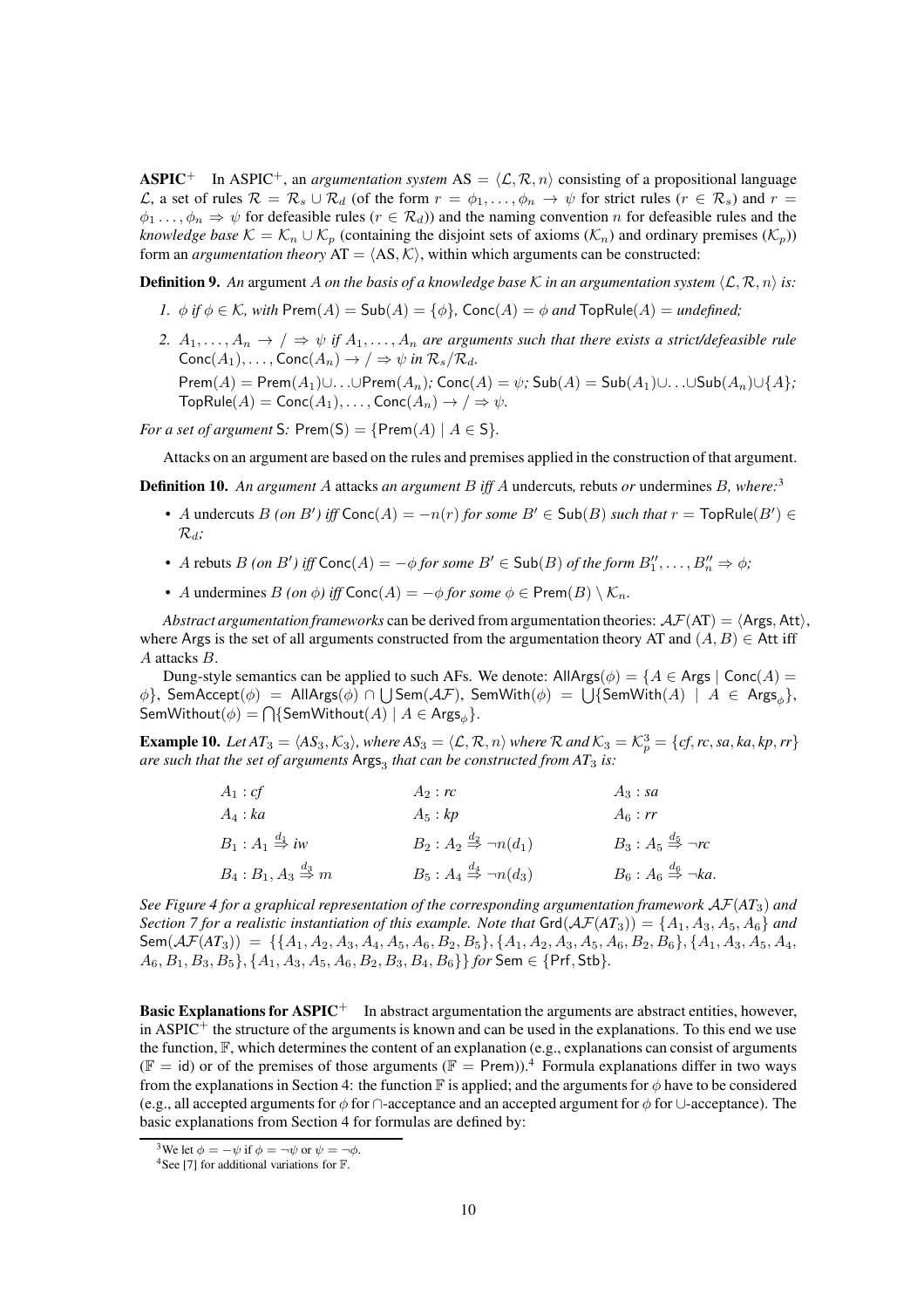<span id="page-10-0"></span>

Figure 4: Graphical representation of the AF  $A\mathcal{F}(AT_3)$ .

**Definition 11** (Basic formula explanations). Let  $\phi \in \mathcal{L}$  be a formula and  $\mathcal{A}\mathcal{F}(AT) = \langle \text{Args, Att} \rangle$  be based *on AT. Suppose that*  $\phi \in \mathcal{L}$  *is accepted w.r.t.* Sem *and*  $\cap$  *or*  $\cup$ *. Then:* 

$$
\bullet \; \mathsf{SemAcc}^{\cap}(\phi) \quad = \quad \mathbb{F}\left( \bigcup_{A \in \mathsf{SemAccept}(\phi)} \bigcup_{\mathcal{E} \in \mathsf{Sem}(\mathcal{AF})} \mathsf{Defending}(A, \mathcal{E}) \right);
$$

$$
\bullet \; \mathsf{SemAcc}^{\cup}(\phi) \quad \in \quad \{ \mathbb{F}(\mathsf{Defending}(A, \mathcal{E})) \mid A \in \mathsf{SemAccept}(\phi), \mathcal{E} \in \mathsf{SemWith}(A) \} \, .
$$

*Suppose now that*  $\phi$  *is non-accepted w.r.t.* Sem *and*  $\cap$  *or* ∪*:* 

$$
\begin{array}{lcl} \bullet \; {\sf SemNotAcc}^{\cap}(\phi) & = & \mathbb{F} \left( \bigcup_{A \in {\sf AllArgs}(\phi)} \bigcup_{\mathcal{E} \in {\sf SemWithout}(A)} {\sf NoDefAgainst}(A, \mathcal{E}) \right); \\ \\ \bullet \; {\sf SemNotAcc}^{\cup}(\phi) & = & \mathbb{F} \left( \bigcup_{A \in {\sf AllArgs}(\phi)} \bigcup_{\mathcal{E} \in {\sf Sem}(\mathcal{AF})} {\sf NoDefAgainst}(A, \mathcal{E}) \right). \end{array}
$$

That for the ∩-non-acceptance explanation all arguments for  $\phi$  have to be accounted for follows since it might be the case that an explanation does not contain one particular argument for  $\phi$  but it does contain another.

<span id="page-10-1"></span>Example 11 (Example [10](#page-9-2) continued). For the AF  $\mathcal{AF}(AT_3)$  based on  $AT_3$  from Example [10:](#page-9-2)

- Prf $Acc^{\cup}(m) = \{B_3, B_6\}$  *for*  $\mathbb{F} =$  id *and* Prf $Acc^{\cup}(m) = \{kp, rr\}$  *for*  $\mathbb{F} =$  Prem;
- Prf $Acc^{\cup}(\neg n(d_1)) = \{A_2\}$  *for*  $\mathbb{F} =$  id *and* Prf $Acc^{\cup}(\neg n(d_1)) = \{rc\}$  *for*  $\mathbb{F} =$  Prem*;*
- PrfNotAcc<sup>∩</sup> $(m) = \{A_2, A_4, B_2, B_5\}$  *for*  $\mathbb{F} =$  id *and* PrfNotAcc<sup>∩</sup> $(m) = \{rc, ka\}$  *for*  $\mathbb{F} =$  Prem.

Like for arguments (recall Propositions [2](#page-4-1) and [3\)](#page-5-1) we have the following result:

<span id="page-10-2"></span>**Proposition 7.** *Let*  $\mathcal{A}\mathcal{F}(AT) = \langle \text{Args}, \text{Att} \rangle$  *be an AF based on AT, let*  $\phi \in \mathcal{L}, \star \in \{\cap, \cup\}$ *,* Sem  $\in \{\text{Adm}, \text{Aut} \}$ Cmp, Grd, Prf, Sstb} *and*  $\mathbb{F}$  *be such that*  $\mathbb{F}(S) \neq \emptyset$  *when*  $S \neq \emptyset$ *:* 

- *when*  $\phi$  *is accepted w.r.t.*  $\star$  *and* Sem, SemAcc<sup> $\star$ </sup>( $\phi$ ) =  $\emptyset$  *iff there is no*  $B \in$  Args *such that*  $(B, C) \in$ Att *for any*  $C \in$  SemAccept( $\phi$ );
- *when*  $\phi$  *is non-accepted w.r.t.*  $\star$  *and* Sem, *then* SemNotAcc<sup> $\star$ </sup>( $\phi$ )  $\neq$   $\emptyset$ .

This proposition shows that an acceptance explanation for a formula  $\phi$  is only empty when no argument for  $\phi$  is attacked, while a non-acceptance explanation for  $\phi$  is never empty. The proof of the proposition is similar to the proofs of Propositions [2](#page-4-1) and [3](#page-5-1) and left to the reader.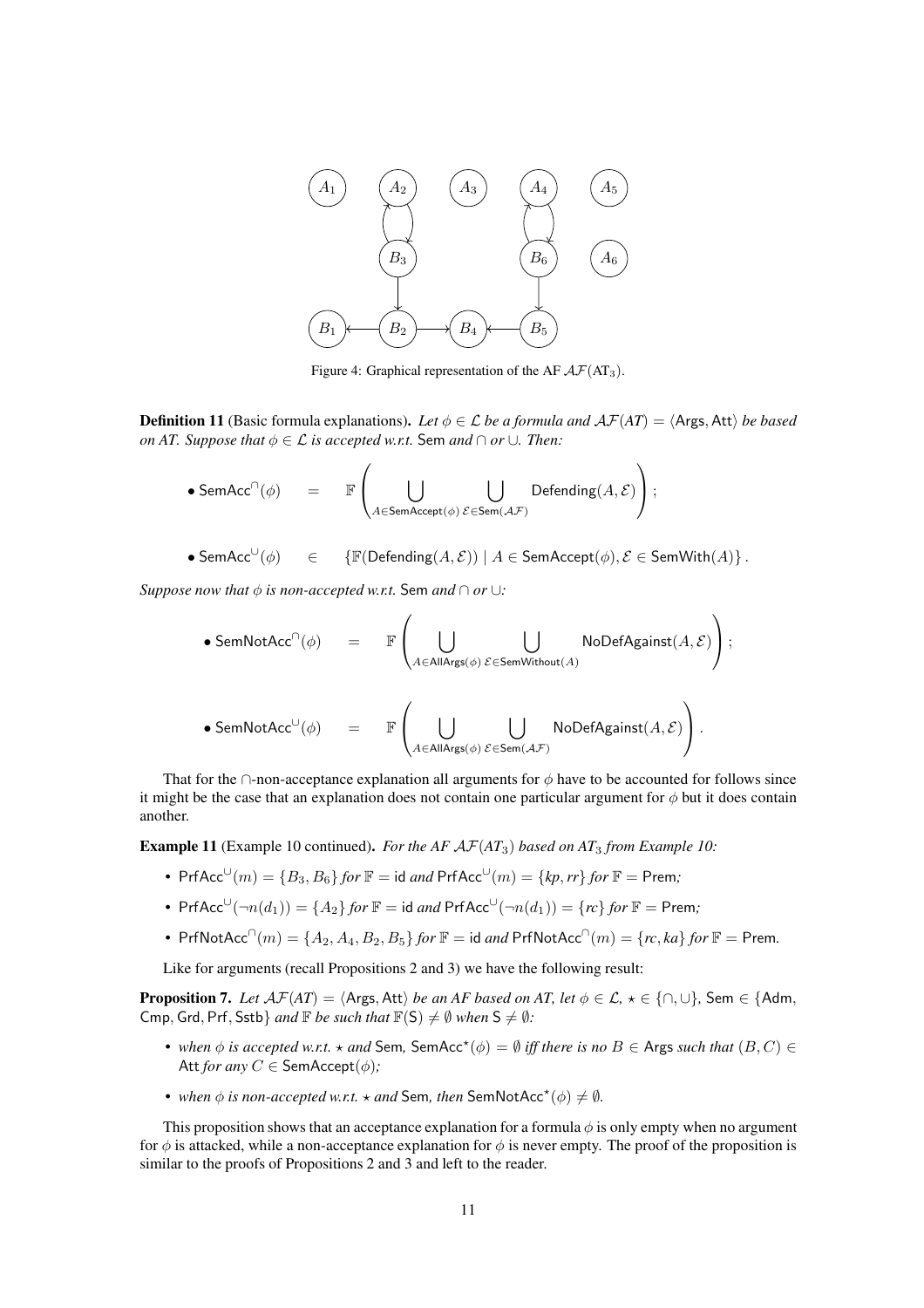Contrastive Explanations for ASPIC<sup>+</sup> With these basic explanations for formulas, contrastive explanations can be defined for formulas in a similar way as for arguments (recall Figure [3\)](#page-6-2), where the fact is now a formula and the foil is a set of formulas. When the foil is not explicit, we can define, for example, Foil $(\phi) = \{-\phi \mid -\phi \in \text{Concs}(\text{Args})\}.$ 

In order to obtain meaningful contrastive explanations in the structured setting, we redefine the conditions on the application of contrastive explanations in the context of ASPIC<sup>+</sup>. Let  $A\mathcal{F}(AT)$  be an AF based on AT, let  $\{\phi\} \cup S \subseteq \textsf{Concs}(Args)$ . Then SemCont<sup>\*</sup> $(\phi, S)$  [resp. SemContN<sup>\*</sup> $(\phi, S)$ ] can be requested when for each  $\psi \in \mathsf{S}$ :

- $\phi$  is at least credulously accepted (i.e., SemWith( $\phi$ )  $\neq$  Ø) [resp. skeptically non-accepted (i.e., SemWithout( $\phi$ )  $\neq$   $\emptyset$ )] and  $\psi$  is at least skeptically non-accepted [resp. credulously accepted];
- for each  $\mathcal{E} \in \text{Sem}(\mathcal{AF})$  it is never the case that  $\{\phi, \psi\} \subseteq \text{Concs}(\mathcal{E});$
- either some  $A \in AllArgs(\phi)$  is conflict-relevant for some  $B \in AllArgs(\psi)$  or some  $B \in AllArgs(\psi)$ is conflict-relevant for some  $A \in AllArgs(\phi)$ .

<span id="page-11-2"></span>**Example 12** (Example [11](#page-10-1) continued). *For*  $AF(AT_A)$ *, where*  $\mathbb{F} =$  Prem *we have that:* 

- PrfCont $\cup^{\cup} (m, \neg n(d_1)) = \{kp\}$ ;
- PrfCont<sup> $\cup$ </sup> $(m, \neg n(d_3)) = \{rr\}$ *; and*
- $PrfContN^{\cap}(m, \neg n(d_1)) = \{rc\}.$

Next we turn to the formula counterparts of the results from Section [5.](#page-6-0) First the counterpart of Proposition [5](#page-7-1) on empty contrastive explanations.

<span id="page-11-0"></span>**Proposition 8.** Let  $\mathcal{A}\mathcal{F}(AT) = \langle \text{Args}, \text{Att} \rangle$  be an AF based on AT and let  $\phi, \psi \in \mathcal{L}$  such that  $\phi, \psi \in \mathcal{L}$  $Concs(Args)$ , it holds that  $SemAcc^{\star}(\phi) \cap SemNotAcc^{\dagger}(\psi) = \emptyset$  implies that  $SemAcc^{\star}(\phi) = \emptyset$ ; or for each  $A \in$  AllArgs( $\phi$ ) *and each*  $B \in$  AllArgs( $\psi$ ), A *is not conflict-relevant for* B.

*Proof.* Let  $\mathcal{AF}(AT) = \langle \text{Args}, \text{Att} \rangle$  be an AF based on AT and let  $\phi, \psi \in \mathcal{L}$  such that  $\phi, \psi \in \text{Concs}(\text{Args})$ . That SemAcc<sup>\*</sup>( $\phi$ )  $\cap$  SemNotAcc<sup>†</sup>( $\psi$ ) = Ø when SemAcc<sup>\*</sup>( $\phi$ ) = Ø follows immediately. Recall from Proposition [7](#page-10-2) that it always holds that SemNotAcc<sup>†</sup> $(\psi) \neq \emptyset$ . From Proposition [5](#page-7-1) it is known that SemAcc<sup>\*</sup>(A)∩SemNotAcc<sup>†</sup>(B) =  $\emptyset$  if A is not conflict-relevant for B. Hence, if for each  $A \in$  AllArgs( $\phi$ ) and each  $B \in AllArgs(\psi)$  A is not conflict-relevant for B then, by the definitions of the basic explanations for formulas, SemAcc $^{\star}(\phi)\cap$  SemNotAcc $^{\dagger}(\psi)=\emptyset.$  $\Box$ 

Recall that for Proposition [6](#page-8-3) as well as for Corollary [1](#page-8-5) it was assumed that a foil exists. We assume this for the formula counterparts of these results as well.

<span id="page-11-1"></span>**Proposition 9.** *Let*  $\mathcal{A}\mathcal{F}(AT) = \langle \text{Args}, \text{Att} \rangle$  *be an AF based on AT, let*  $\phi \in \mathcal{L}$  *be such that* Foil $(\phi) \neq \emptyset$  *and* Sem ∈ {Adm, Cmp, Grd, Prf, Sstb}*. Then: a contrastive acceptance [resp. non-acceptance] explanation can be requested for* φ*, when* φ *is at least credulously accepted [resp. skeptically non-accepted] and for all*  $\psi \in \text{Foil}(\phi)$ ,  $\psi$  *is at least skeptically non-accepted [resp. credulously accepted]*.

*Proof.* Let  $\mathcal{AF}(AT) = \langle \text{Args}, \text{Att} \rangle$  be an AF based on AT, let  $\phi \in \mathcal{L}$  be such that Foil $(\phi) \neq \emptyset$  and Sem  $\in$  {Adm, Cmp, Grd, Prf, Sstb}. To show that:

- 1. for each  $\mathcal{E} \in \text{Sem}(\mathcal{AF}(AT))$  it is never the case that  $\{\phi, \psi\} \subseteq \text{Concs}(\mathcal{E})$ : since  $\psi = -\phi$ , every argument for  $\psi$  rebuts every arguments for  $\phi$  and vice versa. Let  $A \in AllArgs(\psi)$  and  $B \in AllArgs(\phi)$ , then  $(A, B), (B, A) \in$  Att. Since  $\mathcal{E} \in \text{Sem}(\mathcal{AF}(AT))$  is always conflict-free, it follows that  $\{\phi$ ,  $\psi$ }  $\nsubseteq$  Concs( $\mathcal{E}$ ).
- 2. either an argument for  $\phi$  is conflict-relevant for an argument for  $\psi$  or an argument for  $\psi$  is conflictrelevant for an argument for  $\phi$ : this follows since  $(A, B) \in$  Att and  $(B, A) \in$  Att for any  $A \in$ AllArgs( $\psi$ ) and  $B \in$  AllArgs( $\phi$ ).  $\Box$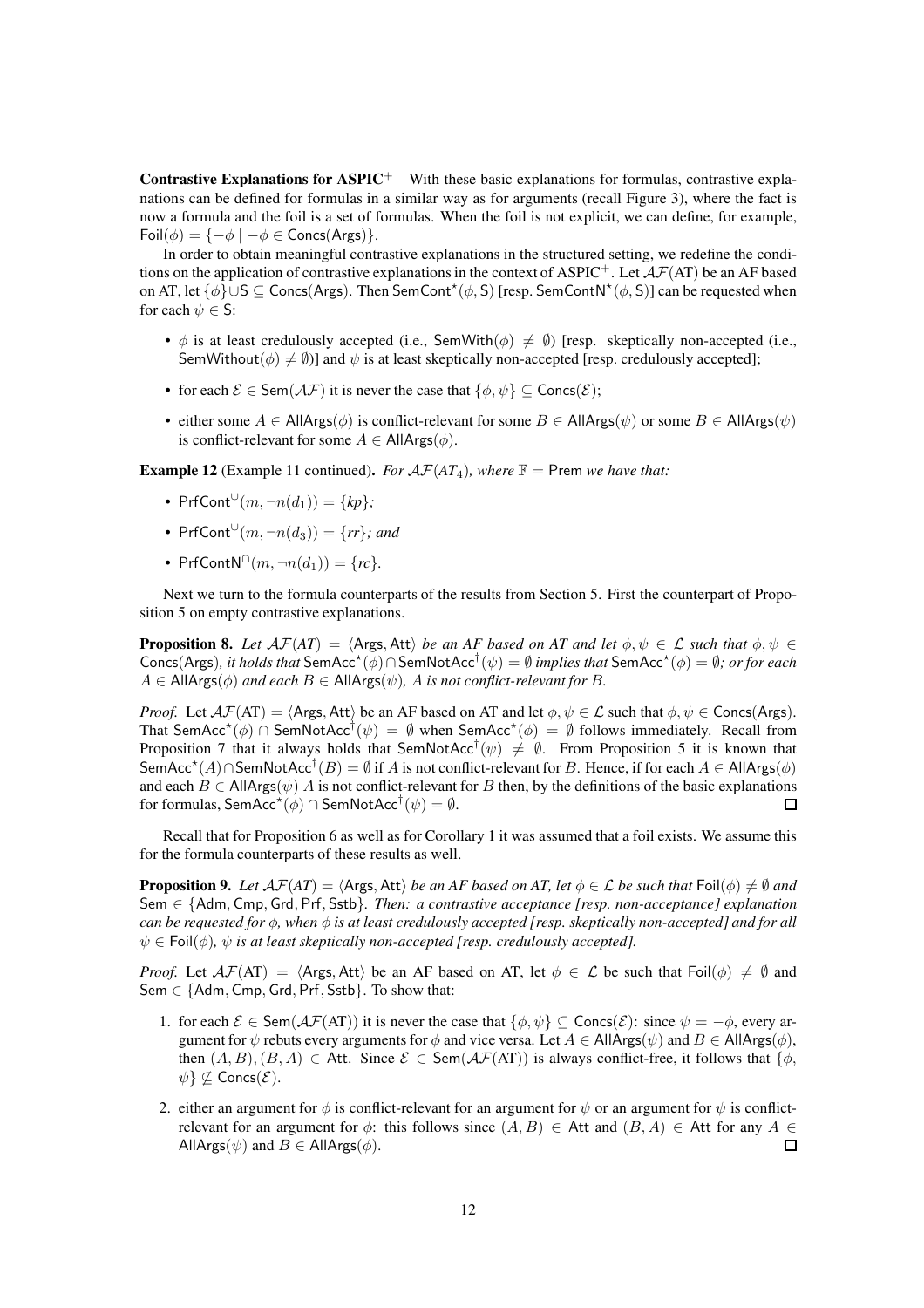This shows that for  $\text{ASPIC}^+$ , when the foil is defined by the negation of the fact and the first condition for the applicability is fulfilled, the other conditions are fulfilled as well. From Propositions [8](#page-11-0) and [9](#page-11-1) we obtain the following corollary.

**Corollary 2.** Let  $A\mathcal{F} = \langle \text{Args}, \text{Att} \rangle$  be an AF based on AT, let  $\phi \in \mathcal{L}$  be such that  $\text{Foil}(\phi) \neq \emptyset$  and Sem ∈ {Adm, Cmp, Grd, Prf, Sstb}*. Then:*

- *it is never the case that* SemCont\* $(\phi, \text{Foil}(\phi))$  *is of the form*  $\langle \text{SemAcc}^{\star}(\phi), \bigcup_{\psi \in \text{Foil}(\phi)} \text{SemNotAcc}^{\dagger}(\psi) \rangle;$
- $\bullet \;$  SemContN\* $(\phi,\textsf{Foil}(\phi))=\langle \textsf{SemNotAcc}^{\star}(\phi),\bigcup_{\psi\in \textsf{Foil}(\phi)}\textsf{SemAcc}^{\dagger}(\psi)\rangle$  *iff* SemAcc $^{\dagger}(\psi)=\emptyset$  *for all*  $\psi \in \text{Foil}(\phi)$ .

Like in the case of arguments, when the foil is determined by the negation of the fact, the explanation Cont is never a pair and the explanation ContN is only a pair when all arguments for the formulas of the foil are not attacked at all.

# <span id="page-12-0"></span>7 Applying Contrastive Explanations

At the Dutch National Police several argumentation-based applications have been implemented [\[6\]](#page-14-14). These applications are aimed at assisting the police at working through high volume tasks, leaving more time for tasks that require human attention. For example, there is an application that helps Dutch citizens to file a complaint on online trade fraud and can then determine whether it is a case of fraud [\[22\]](#page-15-6). Another application helps the police to identify malafide webshops [\[21\]](#page-15-7). As for any AI application, these applications should be able to provide an explanation for the derived decision. In this section we illustrate how the proposed contrastive explanations from this paper can be applied in a webshop classification case.[5](#page-12-1)

Suppose that a complaint has been filed  $(cf)$  about a webshop, that it is malafide  $(m)$ . Usually, when a complaint is filed, an investigation into the webshop is done  $(iw, rule d<sub>1</sub>)$  and, when an investigation is done and it is found that the url of the webshop is suspicious (*sa*), the webshop is found to be malafide (rule  $d_3$ ). Now, a complaint can be retracted (*rc*) in which case  $d_1$  is not applicable (rule  $d_2$ ), unless the owner of the webshop is known by the police  $(kp)$ , rule  $d_5$ ). Similarly, if the address is registered at the chamber of commerce ( $ka$ ) then rule  $d_3$  is not applicable (rule  $d_4$ ), unless the registration was recently retracted ( $rr$ , rule  $d_6$ ).

This case is represented in  $\mathcal{A}F(\text{AT}_3)$  from Example [10](#page-9-2) and the graphical representation can be found in Figure [4.](#page-10-0) The basic explanations for  $m$  were discussed in Example [11:](#page-10-1)

- The webshop is malafide:  $m$  can be ∪-accepted since the owner of the webshop is known by the police (*kp*) and the registration at the chamber of commerce was recently retracted (*rr*), from which it follows that no exceptions could be derived.
- The webshop is not malafide: m can be ∩-non-accepted since the complaint was retracted (*rc*) and the url of the webshop is registered (*ka*).

These basic explanations are exhaustive: all the reasons why the webshop is (not) malafide are provided. For applications with more arguments, this may result in more reasons within one explanation. With our contrastive explanations, the explanation can focus on an explicit contrastive question. For example (recall Example [12\)](#page-11-2), the contrast between the webshop being malafide and the applicability of rule  $d_1$  (if a complaint is filed the webshop is investigated):

- The webshop is malafide rather than that there is an exception to rule  $d_1$ , since the owner is known by the police (*kp*).
- The webshop is not malafide and an exception to rule  $d_1$  applies, since the complaint was retracted (*rc*).

Thus, the contrastive explanations are better tailored to one question and result in smaller explanations than the basic explanations for (non-)acceptance from [\[7\]](#page-14-3).

<span id="page-12-1"></span><sup>&</sup>lt;sup>5</sup>In this paper we work with an adjusted version of the actual system to make the conclusions more interesting from an argumentative perspective and since the system cannot be published.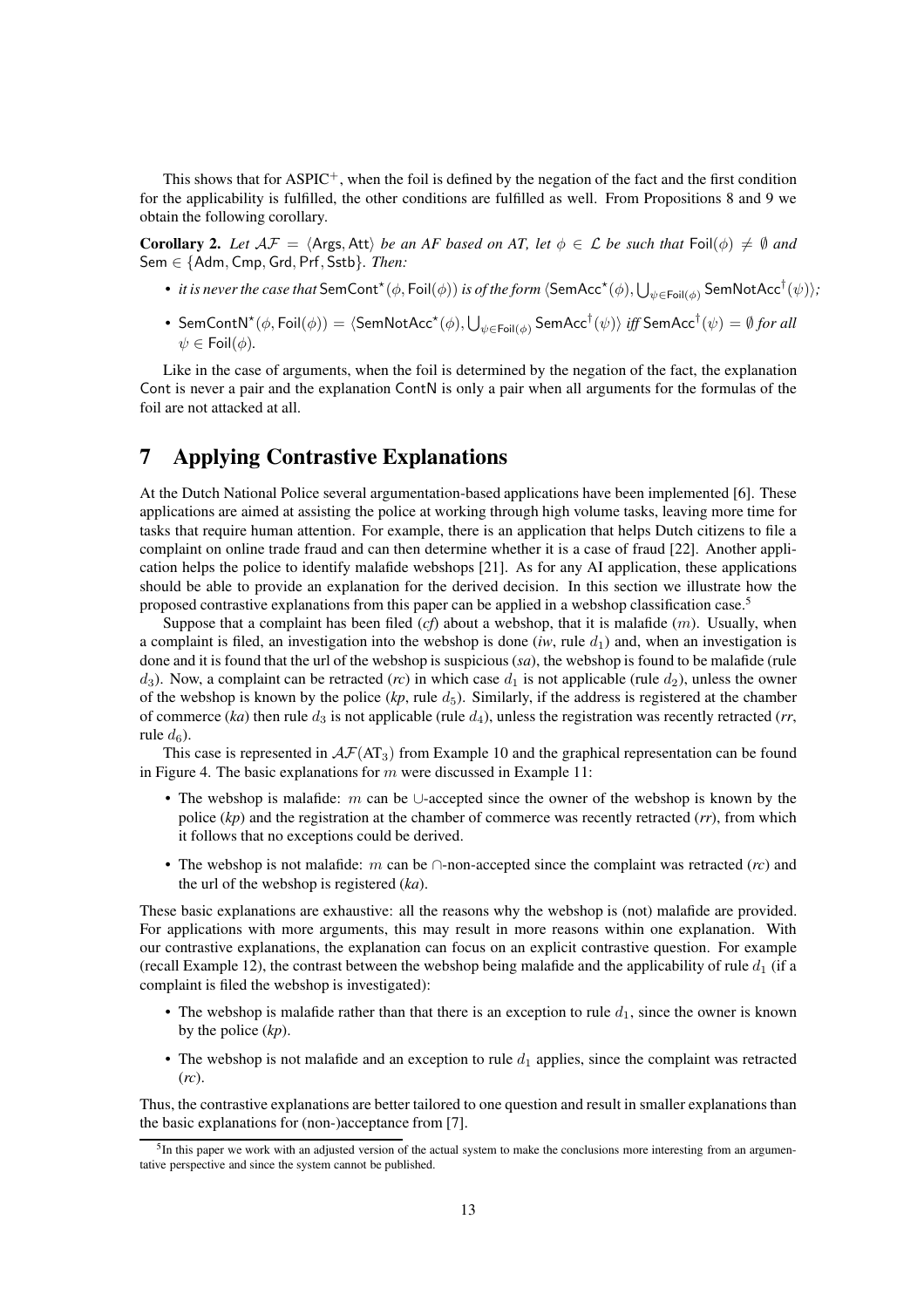# <span id="page-13-2"></span>8 Conclusion and Discussion

In this paper we have studied contrastive explanations for conclusions of arguments in formal argumentation. For this we have employed a basic framework for explanations introduced in [\[7\]](#page-14-3) that can be applied on top of an AF as introduced in [\[10\]](#page-14-1) and which allows for explanations of both accepted and non-accepted arguments. The result is a general approach to derive contrastive explanations from AFs generated from an abstract setting. In Section [6](#page-8-0) we have refined these explanations such that these can also be applied to an ASPIC<sup>+</sup>-setting [\[23\]](#page-15-5). Finally, we have discussed an example of how these explanations can be applied in the argumentation-based systems employed by the Dutch National Police. To the best of our knowledge this is the first investigation into contrastive local explanations for conclusions derived from both abstract and structured argumentation.

One of the challenges in the literature on contrastive explanations for conclusions derived by some AI system is that the foil is not always explicit. Since an AF comes with a clear notion of conflict (i.e., the attack relation between the arguments of the framework), we were able to introduce a way to find the foil of an argument or formula when it is not provided explicitly. This gives the use of argumentation to explain decisions an advantage over other approaches to AI that do not have such a notion of conflict.

For this paper we chose to highlight a particular form of contrast in the context of formal argumentation, i.e., the difference between an accepted [resp. non-accepted] argument and a (set of) non-accepted [resp. accepted] argument(s). One could interpret our approach as modeling the alternative contrastive explanations from [\[18\]](#page-14-9). There are however other forms of contrast that could be highlighted in a contrastive explanation as well. For example, in terms of accepted arguments, one could compare two accepted but different arguments and return as the explanation the difference in their acceptance explanation; explain why an argument is ∪-accepted but not ∩-accepted; or compare different (but similar) AFs and explain why in one AF an argument is accepted and in another it is non-accepted.

In future work we plan to further investigate different forms of contrastiveness and model these in the context of explanations for argumentation-based conclusions. We will also integrate further findings from the social sciences on how humans request, generate, select, interpret and evaluate explanations [\[19,](#page-14-10) [25,](#page-15-1) [24\]](#page-15-0). Moreover, we will study how research on argumentation that aims to model other aspects of human reasoning can be applied in our study of explanations (e.g., the use of preferences [\[3\]](#page-13-4) or the instantiation with a specific logic, see e.g., [\[5\]](#page-14-15)).

### Acknowledgements

This research has been partly funded by the Dutch Ministry of Justice and the Dutch National Police. We thank Daphne Odekerken for her help with designing the examples and the anonymous reviewers for their valuable comments.

## <span id="page-13-0"></span>References

- [1] Katie Atkinson, Pietro Baroni, Massimiliano Giacomin, Anthony Hunter, Henry Prakken, Chris Reed, Guillermo Simari, Matthias Thimm, and Serena Villata. Towards Artificial Argumentation. *AI magazine*, 38(3):25–36, 2017.
- <span id="page-13-3"></span>[2] Pietro Baroni, Martin Caminada, and Massimilliano Giacomin. Abstract argumentation frameworks and their semantics. In Pietro Baroni, Dov Gabay, Massimiliano Giacomin, and Leon van der Torre, editors, *Handbook of Formal Argumentation*, pages 159–236. College Publications, 2018.
- <span id="page-13-4"></span>[3] Mathieu Beirlaen, Jesse Heyninck, Pere Pardo, and Christian Straßer. Argument strength in formal argumentation. *Journal of Applied Logics – IfCoLog*, 5(3):629–676, 2018.
- <span id="page-13-1"></span>[4] Philippe Besnard, Alejandro Garcia, Anthony Hunter, Sanjay Modgil, Henry Prakken, Guillermo Simari, and Francesca Toni. Introduction to structured argumentation. *Argument & Computation*, 5(1):1–4, 2014.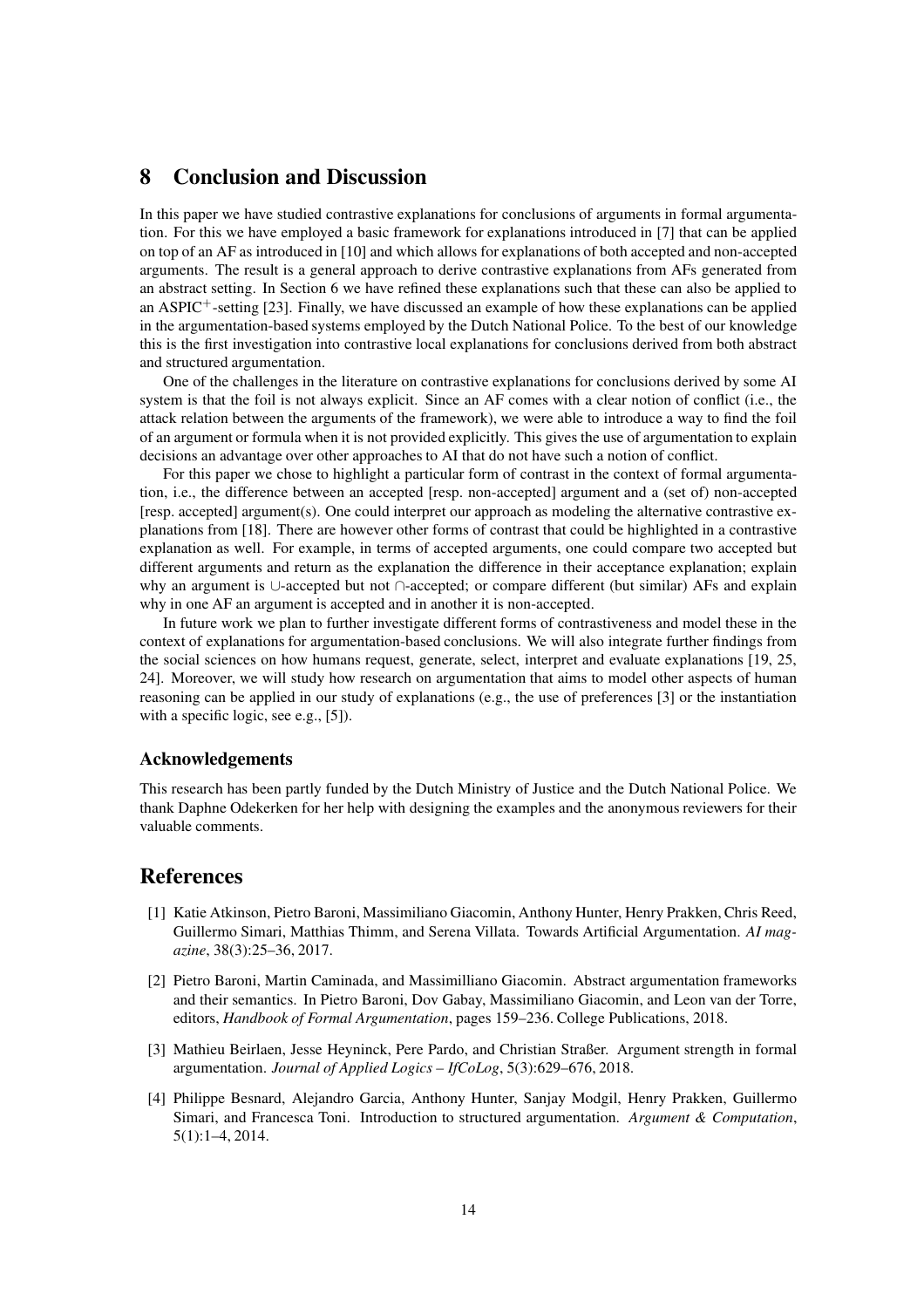- <span id="page-14-15"></span>[5] Philippe Besnard and Anthony Hunter. A review of argumentation based on deductive arguments. In Pietro Baroni, Dov Gabay, Massimiliano Giacomin, and Leon van der Torre, editors, *Handbook of Formal Argumentation*, pages 437–484. College Publications, 2018.
- <span id="page-14-14"></span>[6] Floris Bex, Bas Testerink, and Joeri Peters. AI for online criminal complaints: From natural dialogues to structured scenarios. In *Workshop proceedings of Artificial Intelligence for Justice at ECAI 2016*, pages 22–29, 2016.
- <span id="page-14-12"></span><span id="page-14-3"></span>[7] AnneMarie Borg and Floris Bex. A basic framework for explanations in argumentation. *IEEE Intelligent Systems*, 36(2):25–35, 2021.
- [8] AnneMarie Borg and Floris Bex. Necessary and sufficient explanations for argumentation-based conclusions. In *Proceedings of the 16th European Conference on Symbolic and Quantitative Approaches to Reasoning with Uncertainty (ECSQARU'21)*, 2021. To appear, for a version with full proofs see [https://nationaal-politielab.sites.uu.nl/necessary-sufficient-explanations-proofs/.](https://nationaal-politielab.sites.uu.nl/necessary-sufficient-explanations-proofs/)
- <span id="page-14-11"></span>[9] Amit Dhurandhar, Pin-Yu Chen, Ronny Luss, Chun-Chen Tu, Paishun Ting, Karthikeyan Shanmugam, and Payel Das. Explanations based on the missing: Towards contrastive explanations with pertinent negatives. In S. Bengio, H. Wallach, H. Larochelle, K. Grauman, N. Cesa-Bianchi, and R. Garnett, editors, *Advances in Neural Information Processing Systems 31*, pages 592–603. Curran Associates, Inc., 2018.
- <span id="page-14-1"></span>[10] Phan Minh Dung. On the acceptability of arguments and its fundamental role in nonmonotonic reasoning, logic programming and n-person games. *Artificial Intelligence*, 77(2):321–357, 1995.
- <span id="page-14-2"></span>[11] Lilian Edwards and Michael Veale. Slave to the algorithm: Why a 'right to an explanation' is probably not the remedy you are looking for. *Duke Law & Technology Review*, 16(1):18–84, 2017.
- <span id="page-14-4"></span>[12] Xiuyi Fan and Francesca Toni. On computing explanations in argumentation. In Blai Bonet and Sven Koenig, editors, *Proceedings of the 29th AAAI Conference on Artificial Intelligence (AAAI'15)*, pages 1496–1502. AAAI Press, 2015.
- <span id="page-14-5"></span>[13] Xiuyi Fan and Francesca Toni. On explanations for non-acceptable arguments. In Elizabeth Black, Sanjay Modgil, and Nir Oren, editors, *Proceedings of the 3rd International Workshop on Theory and Applications of Formal Argumentation, (TAFA'15)*, LNCS 9524, pages 112–127. Springer, 2015.
- <span id="page-14-6"></span>[14] Alejandro García, Carlos Chesñevar, Nicolás Rotstein, and Guillermo Simari. Formalizing dialectical explanation support for argument-based reasoning in knowledge-based systems. *Expert Systems with Applications*, 40(8):3233–3247, 2013.
- <span id="page-14-0"></span>[15] Carmen Lacave and Francisco J Diez. A review of explanation methods for heuristic expert systems. *The Knowledge Engineering Review*, 19(2):133–146, 2004.
- <span id="page-14-7"></span>[16] Beishui Liao and Leendert van der Torre. Explanation semantics for abstract argumentation. In Henry Prakken, Stefano Bistarelli, Francesco Santini, and Carlo Taticchi, editors, *Proceedings of the 8th International Conference on Computational Models of Argument (COMMA'20)*, volume 326 of *Frontiers in Artificial Intelligence and Applications*, pages 271–282. IOS Press, 2020.
- <span id="page-14-9"></span><span id="page-14-8"></span>[17] Peter Lipton. Contrastive explanation. *Royal Institute of Philosophy Supplement*, 27:247–266, 1990.
- <span id="page-14-10"></span>[18] Tim Miller. Contrastive explanation: A structural-model approach. *CoRR*, abs/1811.03163, 2018.
- [19] Tim Miller. Explanation in artificial intelligence: Insights from the social sciences. *Artificial Intelligence*, 267:1–38, 2019.
- <span id="page-14-13"></span>[20] Andreas Niskanen and Matti Järvisalo. Smallest explanations and diagnoses of rejection in abstract argumentation. In Diego Calvanese, Esra Erdem, and Michael Thielscher, editors, *Proceedings of the 17th International Conference on Principles of Knowledge Representation and Reasoning (KR'20)*, pages 667–671, 2020.